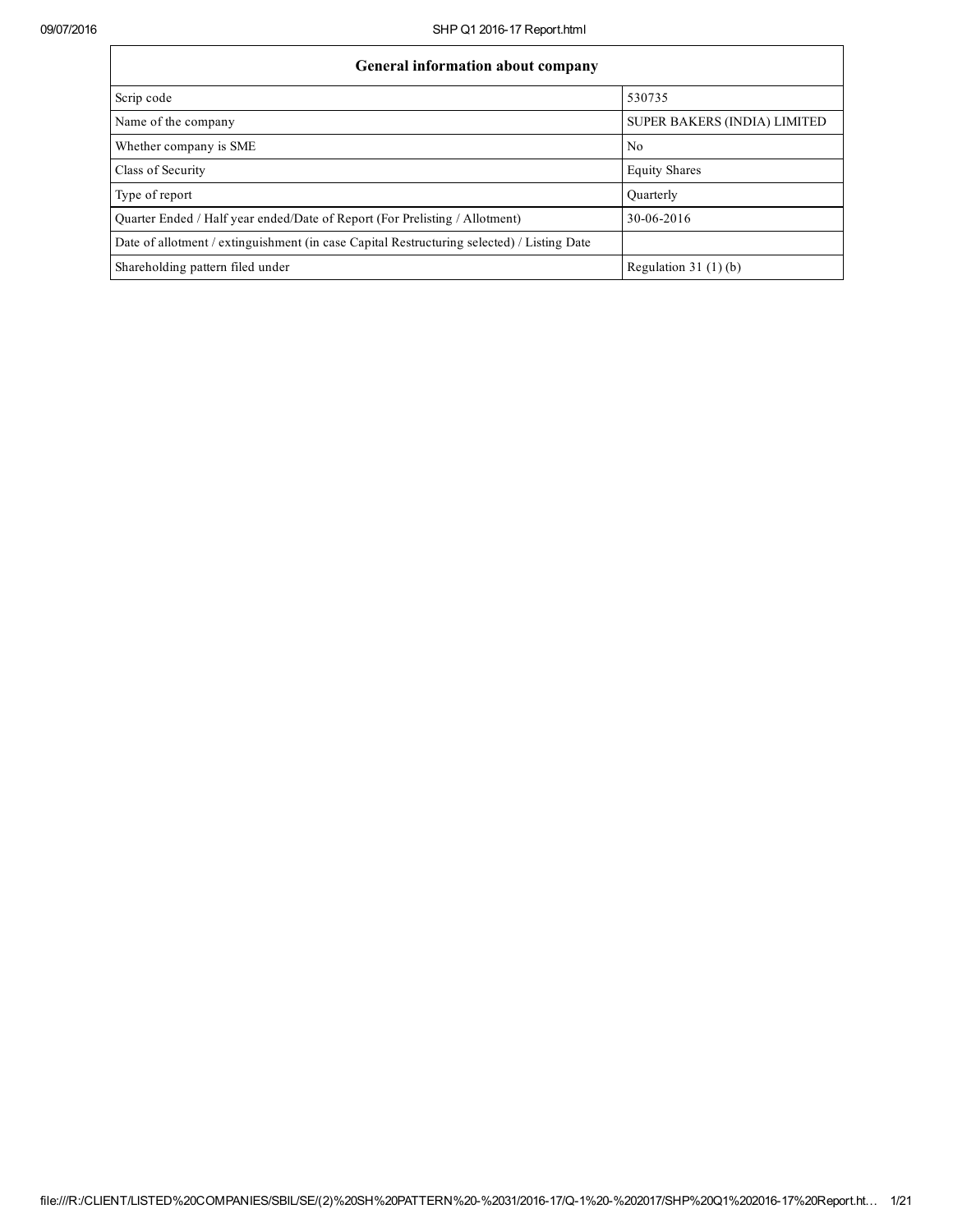| Sr. No.        | <b>Particular</b>                                                                      | Yes/No         |
|----------------|----------------------------------------------------------------------------------------|----------------|
|                | Whether the Listed Entity has issued any partly paid up shares?                        | No             |
| $\overline{2}$ | Whether the Listed Entity has issued any Convertible Securities?                       | N <sub>0</sub> |
|                | Whether the Listed Entity has issued any Warrants?                                     | N <sub>0</sub> |
|                | Whether the Listed Entity has any shares against which depository receipts are issued? | No             |
|                | Whether the Listed Entity has any shares in locked-in?                                 | N <sub>0</sub> |
| 6              | Whether any shares held by promoters are pledge or otherwise encumbered?               | N <sub>0</sub> |
|                | Whether company has equity shares with differential voting rights?                     | No             |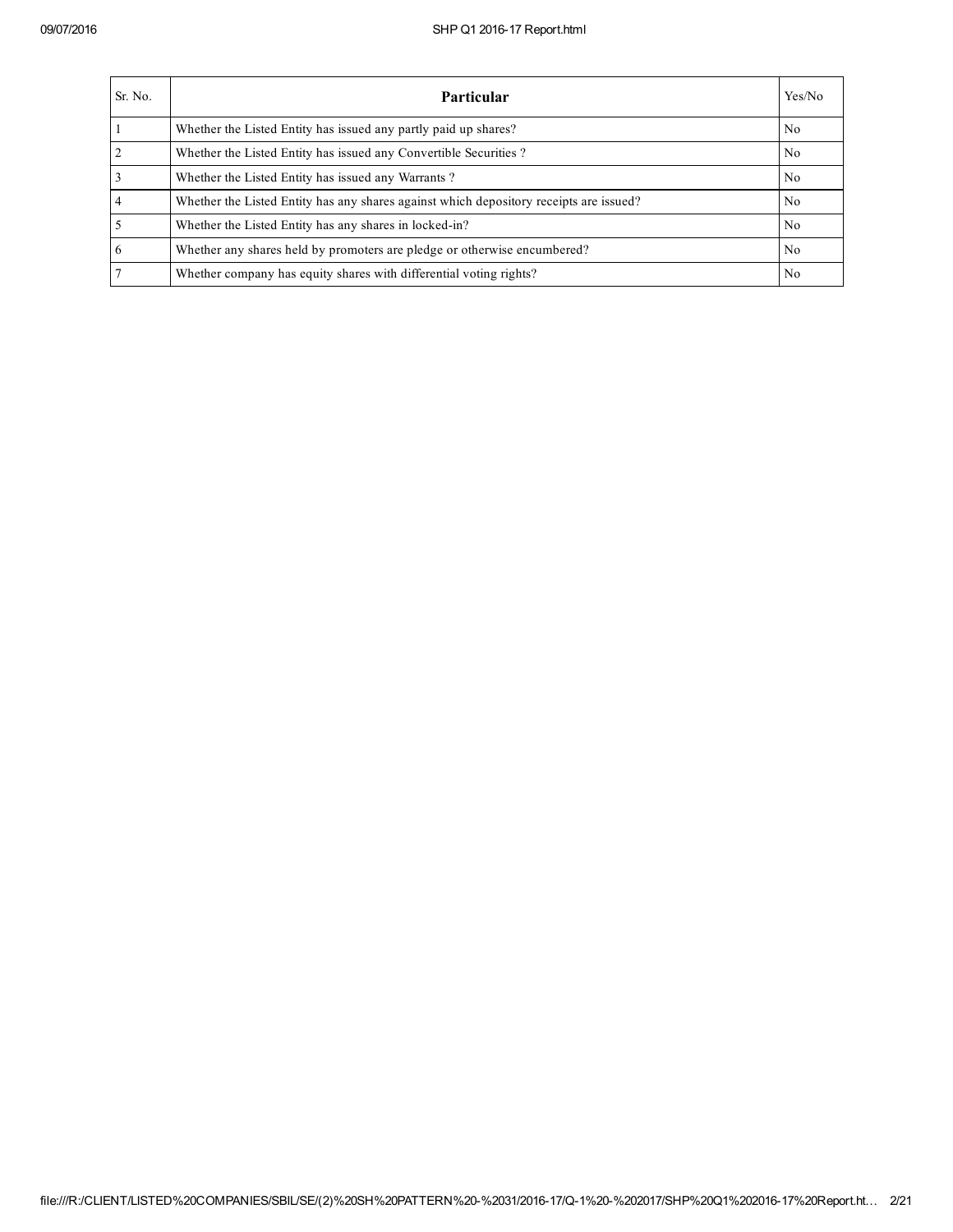|                 | Category                                | No. of                           |                                   | No. Of<br>Partly           | No. Of<br>shares         | Total nos.                         | Shareholding as a<br>% of total no. of<br>shares (calculated as<br>per SCRR, 1957)<br>(VIII) As a % of<br>$(A+B+C2)$ | Number of Voting Rights held in<br>each class of securities (IX) |               |         |                      |
|-----------------|-----------------------------------------|----------------------------------|-----------------------------------|----------------------------|--------------------------|------------------------------------|----------------------------------------------------------------------------------------------------------------------|------------------------------------------------------------------|---------------|---------|----------------------|
| Category<br>(I) | of<br>shareholder                       | Nos. Of<br>shareholders<br>(III) | fully paid<br>up equity<br>shares | paid-up<br>equity          | underlying<br>Depository | shares<br>held (VII)<br>$= (IV) +$ |                                                                                                                      | No of Voting (XIV)<br>Rights                                     |               |         | Total as<br>$a\%$ of |
| (II)            |                                         |                                  | held $(IV)$                       | shares<br>$\text{held}(V)$ | Receipts<br>(VI)         | $(V)+(VI)$                         |                                                                                                                      | Class<br>eg: $X$                                                 | Class<br>eg:y | Total   | $(A+B+C)$            |
| (A)             | Promoter<br>&<br>Promoter<br>Group      | 12                               | 682329                            |                            |                          | 682329                             | 22.58                                                                                                                | 682329                                                           |               | 682329  | 22.58                |
| (B)             | Public                                  | 2381                             | 2339271                           |                            |                          | 2339271                            | 77.42                                                                                                                | 2339271                                                          |               | 2339271 | 77.42                |
| (C)             | Non<br>Promoter-<br>Non Public          |                                  |                                   |                            |                          |                                    |                                                                                                                      |                                                                  |               |         |                      |
| (C1)            | <b>Shares</b><br>underlying<br>DRs      |                                  |                                   |                            |                          |                                    |                                                                                                                      |                                                                  |               |         |                      |
| (C2)            | Shares held<br>by<br>Employee<br>Trusts |                                  |                                   |                            |                          |                                    |                                                                                                                      |                                                                  |               |         |                      |
|                 | Total                                   | 2393                             | 3021600                           |                            |                          | 3021600                            |                                                                                                                      | 3021600                                                          |               | 3021600 | 100                  |

# Table I - Summary Statement holding of specified securities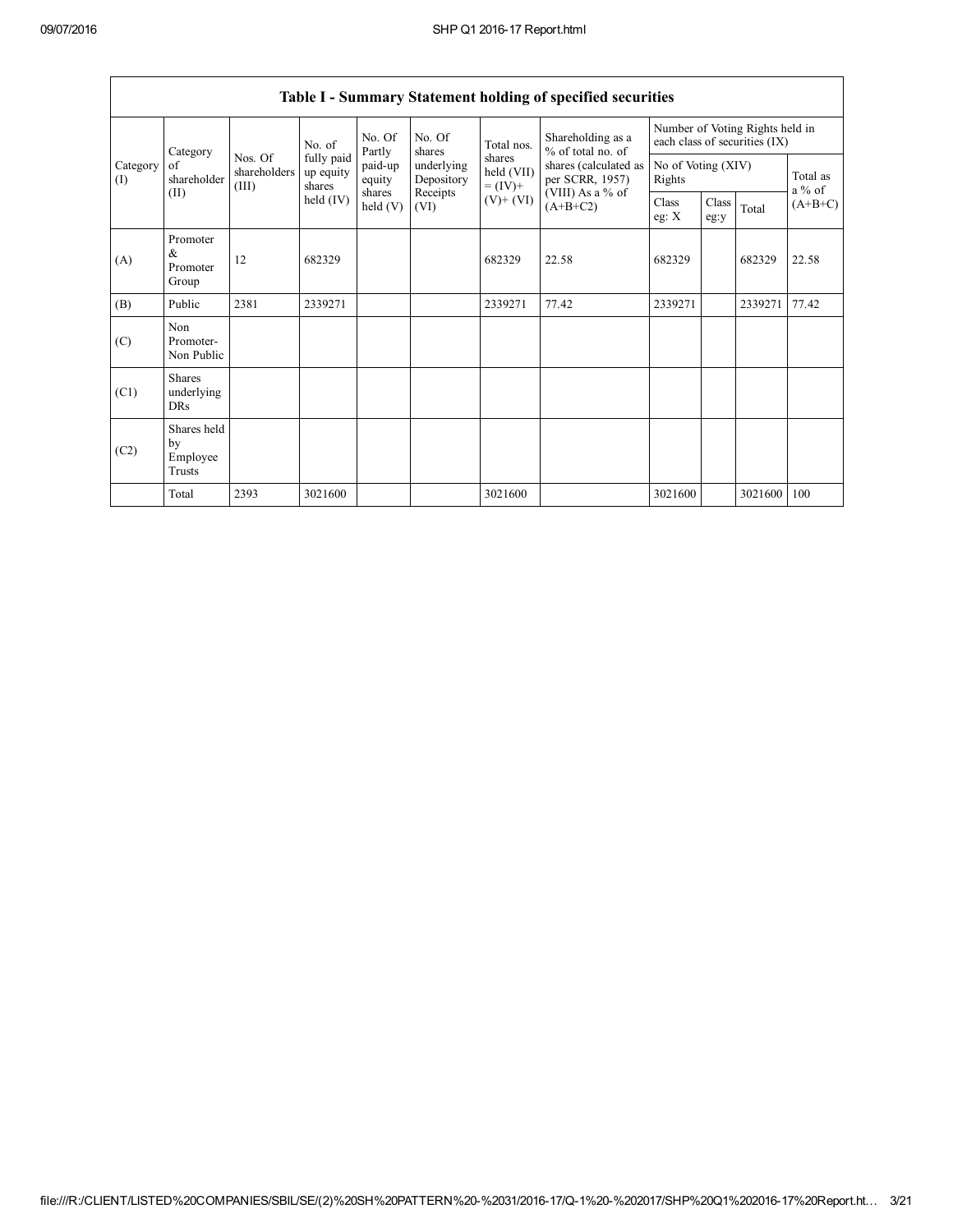|                               | Table I - Summary Statement holding of specified securities                                                  |                                    |                                                  |                                                                                           |                                                                                  |                                                         |            |                                                                               |                                |                                       |
|-------------------------------|--------------------------------------------------------------------------------------------------------------|------------------------------------|--------------------------------------------------|-------------------------------------------------------------------------------------------|----------------------------------------------------------------------------------|---------------------------------------------------------|------------|-------------------------------------------------------------------------------|--------------------------------|---------------------------------------|
| Category<br>of<br>(I)<br>(II) | No. Of<br>Shares<br>Category<br>Underlying<br>Outstanding<br>shareholder<br>convertible<br>securities<br>(X) |                                    | No. of<br><b>Shares</b><br>Underlying            | No. Of Shares<br>Underlying<br>Outstanding<br>convertible                                 | Shareholding, as a<br>% assuming full<br>conversion of<br>convertible securities | Number of<br>Locked in<br>shares (XII)                  |            | Number of<br><b>Shares</b><br>pledged or<br>otherwise<br>encumbered<br>(XIII) |                                | Number of<br>equity shares<br>held in |
|                               |                                                                                                              | Outstanding<br>Warrants<br>$(X_i)$ | securities and<br>No. Of<br>Warrants (Xi)<br>(a) | (as a percentage of<br>diluted share capital)<br>$(XI)=(VII)+(X) As a$<br>% of $(A+B+C2)$ | No.<br>(a)                                                                       | As a<br>$%$ of<br>total<br><b>Shares</b><br>held<br>(b) | No.<br>(a) | As a<br>$%$ of<br>total<br><b>Shares</b><br>held<br>(b)                       | dematerialized<br>form $(XIV)$ |                                       |
| (A)                           | Promoter &<br>Promoter<br>Group                                                                              |                                    |                                                  |                                                                                           | 22.58                                                                            |                                                         |            |                                                                               |                                | 682329                                |
| (B)                           | Public                                                                                                       |                                    |                                                  |                                                                                           | 77.42                                                                            |                                                         |            |                                                                               |                                | 1895841                               |
| (C)                           | <b>Non</b><br>Promoter-<br>Non Public                                                                        |                                    |                                                  |                                                                                           |                                                                                  |                                                         |            |                                                                               |                                |                                       |
| (C1)                          | <b>Shares</b><br>underlying<br><b>DRs</b>                                                                    |                                    |                                                  |                                                                                           |                                                                                  |                                                         |            |                                                                               |                                |                                       |
| (C2)                          | Shares held<br>by<br>Employee<br>Trusts                                                                      |                                    |                                                  |                                                                                           |                                                                                  |                                                         |            |                                                                               |                                |                                       |
|                               | Total                                                                                                        |                                    |                                                  |                                                                                           |                                                                                  |                                                         |            |                                                                               |                                | 2578170                               |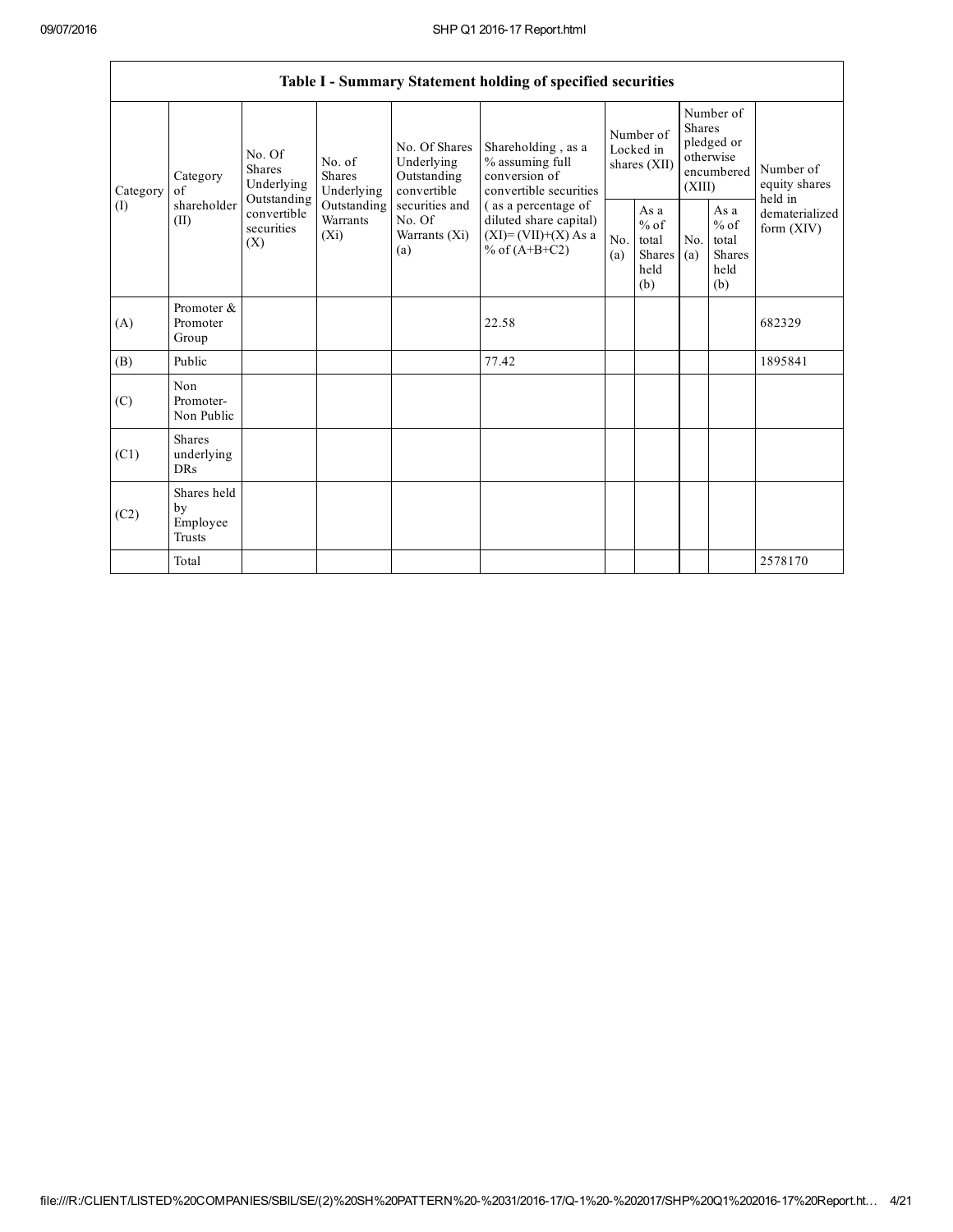|                                                                                             | Table II - Statement showing shareholding pattern of the Promoter and Promoter Group                                |                         |                                   |                                 |                                    |                             |                                              |                                                                  |               |         |                                 |
|---------------------------------------------------------------------------------------------|---------------------------------------------------------------------------------------------------------------------|-------------------------|-----------------------------------|---------------------------------|------------------------------------|-----------------------------|----------------------------------------------|------------------------------------------------------------------|---------------|---------|---------------------------------|
|                                                                                             |                                                                                                                     |                         |                                   | No.<br>Of                       | No. Of                             | Total<br>nos.               | Shareholding<br>as a % of total              | Number of Voting Rights held in<br>each class of securities (IX) |               |         |                                 |
| of the<br>Sr.                                                                               | Category & Name                                                                                                     | Nos. Of<br>shareholders | No. of<br>fully paid<br>up equity | Partly<br>paid-<br>up           | shares<br>underlying<br>Depository | shares<br>held<br>$(VII) =$ | no. of shares<br>(calculated as<br>per SCRR, | No of Voting (XIV) Rights                                        |               |         | Total<br>as a $%$               |
|                                                                                             | Shareholders (I)                                                                                                    | (III)                   | shares<br>held $(IV)$             | equity<br>shares<br>held<br>(V) | Receipts<br>(VI)                   | $(IV)$ +<br>$(V)$ +<br>(VI) | 1957) (VIII)<br>As a % of<br>$(A+B+C2)$      | Class eg:<br>Χ                                                   | Class<br>eg:y | Total   | of<br>Total<br>Voting<br>rights |
| A                                                                                           | Table II - Statement showing shareholding pattern of the Promoter and Promoter Group                                |                         |                                   |                                 |                                    |                             |                                              |                                                                  |               |         |                                 |
| (1)                                                                                         | Indian                                                                                                              |                         |                                   |                                 |                                    |                             |                                              |                                                                  |               |         |                                 |
| (a)                                                                                         | Individuals/Hindu<br>undivided Family                                                                               | 11                      | 550593                            |                                 |                                    | 550593                      | 18.22                                        | 550593                                                           |               | 550593  | 18.22                           |
| (d)                                                                                         | Any Other<br>(specify)                                                                                              | 1                       | 131736                            |                                 |                                    | 131736                      | 4.36                                         | 131736                                                           |               | 131736  | 4.36                            |
| Sub-Total<br>(A)(1)                                                                         |                                                                                                                     | 12                      | 682329                            |                                 |                                    | 682329                      | 22.58                                        | 682329                                                           |               | 682329  | 22.58                           |
| (2)                                                                                         | Foreign                                                                                                             |                         |                                   |                                 |                                    |                             |                                              |                                                                  |               |         |                                 |
| Total<br>Shareholding<br>of Promoter<br>and Promoter<br>Group $(A)=$<br>$(A)(1)+(A)$<br>(2) |                                                                                                                     | 12                      | 682329                            |                                 |                                    | 682329                      | 22.58                                        | 682329                                                           |               | 682329  | 22.58                           |
| $\, {\bf B}$                                                                                | Table III - Statement showing shareholding pattern of the Public shareholder                                        |                         |                                   |                                 |                                    |                             |                                              |                                                                  |               |         |                                 |
| (1)                                                                                         | Institutions                                                                                                        |                         |                                   |                                 |                                    |                             |                                              |                                                                  |               |         |                                 |
| (3)                                                                                         | Non-institutions                                                                                                    |                         |                                   |                                 |                                    |                             |                                              |                                                                  |               |         |                                 |
| (a(i))                                                                                      | Individuals -<br>i.Individual<br>shareholders<br>holding nominal<br>share capital up to<br>Rs. 2 lakhs.             | 2265                    | 1232445                           |                                 |                                    | 1232445                     | 40.79                                        | 1232445                                                          |               | 1232445 | 40.79                           |
| (a(ii))                                                                                     | Individuals - ii.<br>Individual<br>shareholders<br>holding nominal<br>share capital in<br>excess of Rs. 2<br>lakhs. | 16                      | 670215                            |                                 |                                    | 670215                      | 22.18                                        | 670215                                                           |               | 670215  | 22.18                           |
| (e)                                                                                         | Any Other<br>(specify)                                                                                              | 100                     | 436611                            |                                 |                                    | 436611                      | 14.45                                        | 436611                                                           |               | 436611  | 14.45                           |
| Sub-Total<br>(B)(3)                                                                         |                                                                                                                     | 2381                    | 2339271                           |                                 |                                    | 2339271                     | 77.42                                        | 2339271                                                          |               | 2339271 | 77.42                           |
| <b>Total Public</b><br>Shareholding<br>$(B)= (B)(1) +$<br>$(B)(2)+(B)$<br>(3)               |                                                                                                                     | 2381                    | 2339271                           |                                 |                                    | 2339271                     | 77.42                                        | 2339271                                                          |               | 2339271 | 77.42                           |
| $\mathbf C$                                                                                 | Table IV - Statement showing shareholding pattern of the Non Promoter- Non Public shareholder                       |                         |                                   |                                 |                                    |                             |                                              |                                                                  |               |         |                                 |
| Total (<br>$A+B+C2$ )                                                                       |                                                                                                                     | 2393                    | 3021600                           |                                 |                                    | 3021600                     | $100\,$                                      | 3021600                                                          |               | 3021600 | 100                             |
| Total<br>$(A+B+C)$                                                                          |                                                                                                                     | 2393                    | 3021600                           |                                 |                                    | 3021600                     |                                              | 3021600                                                          |               | 3021600 | 100                             |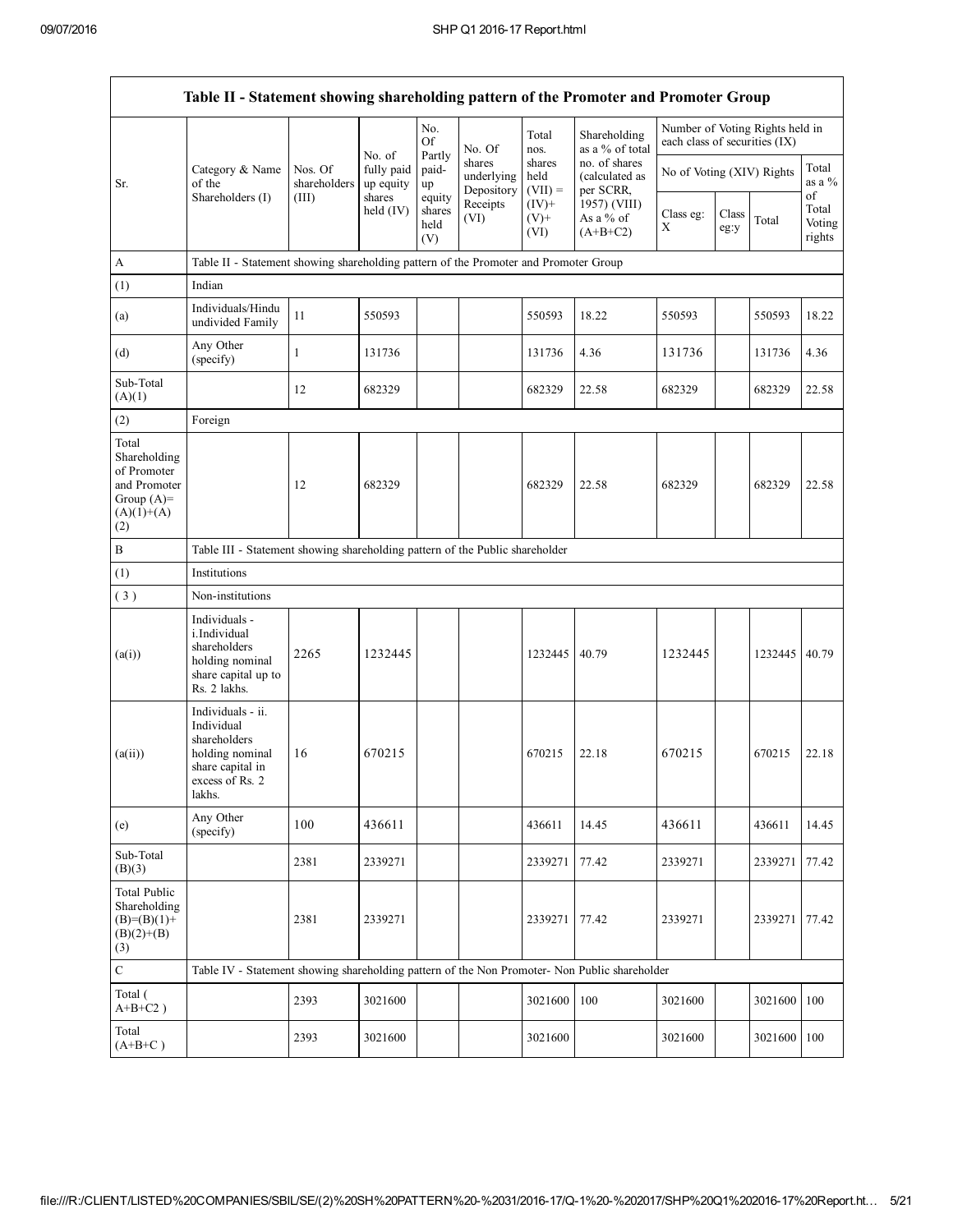| Table II - Statement showing shareholding pattern of the Promoter and Promoter Group    |                                                                                              |                                       |                                                           |                                                                                               |                                        |                                                  |                                                                               |                                                  |                                       |  |
|-----------------------------------------------------------------------------------------|----------------------------------------------------------------------------------------------|---------------------------------------|-----------------------------------------------------------|-----------------------------------------------------------------------------------------------|----------------------------------------|--------------------------------------------------|-------------------------------------------------------------------------------|--------------------------------------------------|---------------------------------------|--|
| Sr.                                                                                     | No. Of<br>Shares<br>Underlying<br>Outstanding<br>convertible<br>securities<br>$(X_i)$<br>(X) | No. of<br><b>Shares</b><br>Underlying | No. Of Shares<br>Underlying<br>Outstanding<br>convertible | Shareholding, as a %<br>assuming full conversion<br>of convertible securities (               | Number of<br>Locked in<br>shares (XII) |                                                  | Number of<br><b>Shares</b><br>pledged or<br>otherwise<br>encumbered<br>(XIII) |                                                  | Number of<br>equity shares<br>held in |  |
|                                                                                         |                                                                                              | Outstanding<br>Warrants               | securities and<br>No. Of Warrants<br>(Xi)(a)              | as a percentage of diluted<br>share capital) $(XI)=(VII)+$<br>$(X)$ As a % of $(A+B+C2)$      |                                        | As a<br>$%$ of<br>total<br>Shares<br>held<br>(b) | No.<br>(a)                                                                    | As a<br>$%$ of<br>total<br>Shares<br>held<br>(b) | dematerialized<br>form (XIV)          |  |
| A                                                                                       |                                                                                              |                                       |                                                           | Table II - Statement showing shareholding pattern of the Promoter and Promoter Group          |                                        |                                                  |                                                                               |                                                  |                                       |  |
| (1)                                                                                     | Indian                                                                                       |                                       |                                                           |                                                                                               |                                        |                                                  |                                                                               |                                                  |                                       |  |
| (a)                                                                                     |                                                                                              |                                       |                                                           | 18.22                                                                                         |                                        |                                                  |                                                                               |                                                  | 550593                                |  |
| (d)                                                                                     |                                                                                              |                                       |                                                           | 4.36                                                                                          |                                        |                                                  |                                                                               |                                                  | 131736                                |  |
| Sub-Total (A)<br>(1)                                                                    |                                                                                              |                                       |                                                           | 22.58                                                                                         |                                        |                                                  |                                                                               |                                                  | 682329                                |  |
| (2)                                                                                     | Foreign                                                                                      |                                       |                                                           |                                                                                               |                                        |                                                  |                                                                               |                                                  |                                       |  |
| Total<br>Shareholding<br>of Promoter<br>and Promoter<br>Group $(A)=$<br>$(A)(1)+(A)(2)$ |                                                                                              |                                       |                                                           | 22.58                                                                                         |                                        |                                                  |                                                                               |                                                  | 682329                                |  |
| $\, {\bf B}$                                                                            |                                                                                              |                                       |                                                           | Table III - Statement showing shareholding pattern of the Public shareholder                  |                                        |                                                  |                                                                               |                                                  |                                       |  |
| (1)                                                                                     | Institutions                                                                                 |                                       |                                                           |                                                                                               |                                        |                                                  |                                                                               |                                                  |                                       |  |
| (3)                                                                                     | Non-institutions                                                                             |                                       |                                                           |                                                                                               |                                        |                                                  |                                                                               |                                                  |                                       |  |
| (a(i))                                                                                  |                                                                                              |                                       |                                                           | 40.79                                                                                         |                                        |                                                  |                                                                               |                                                  | 812315                                |  |
| (a(ii))                                                                                 |                                                                                              |                                       |                                                           | 22.18                                                                                         |                                        |                                                  |                                                                               |                                                  | 670215                                |  |
| (e)                                                                                     |                                                                                              |                                       |                                                           | 14.45                                                                                         |                                        |                                                  |                                                                               |                                                  | 413311                                |  |
| Sub-Total (B)<br>(3)                                                                    |                                                                                              |                                       |                                                           | 77.42                                                                                         |                                        |                                                  |                                                                               |                                                  | 1895841                               |  |
| <b>Total Public</b><br>Shareholding<br>$(B)=(B)(1)+$<br>$(B)(2)+(B)(3)$                 |                                                                                              |                                       |                                                           | 77.42                                                                                         |                                        |                                                  |                                                                               |                                                  | 1895841                               |  |
| $\mathsf C$                                                                             |                                                                                              |                                       |                                                           | Table IV - Statement showing shareholding pattern of the Non Promoter- Non Public shareholder |                                        |                                                  |                                                                               |                                                  |                                       |  |
| Total (<br>$A+B+C2$ )                                                                   |                                                                                              |                                       |                                                           | 100                                                                                           |                                        |                                                  |                                                                               |                                                  | 2578170                               |  |
| Total (A+B+C<br>$\lambda$                                                               |                                                                                              |                                       |                                                           |                                                                                               |                                        |                                                  |                                                                               |                                                  | 2578170                               |  |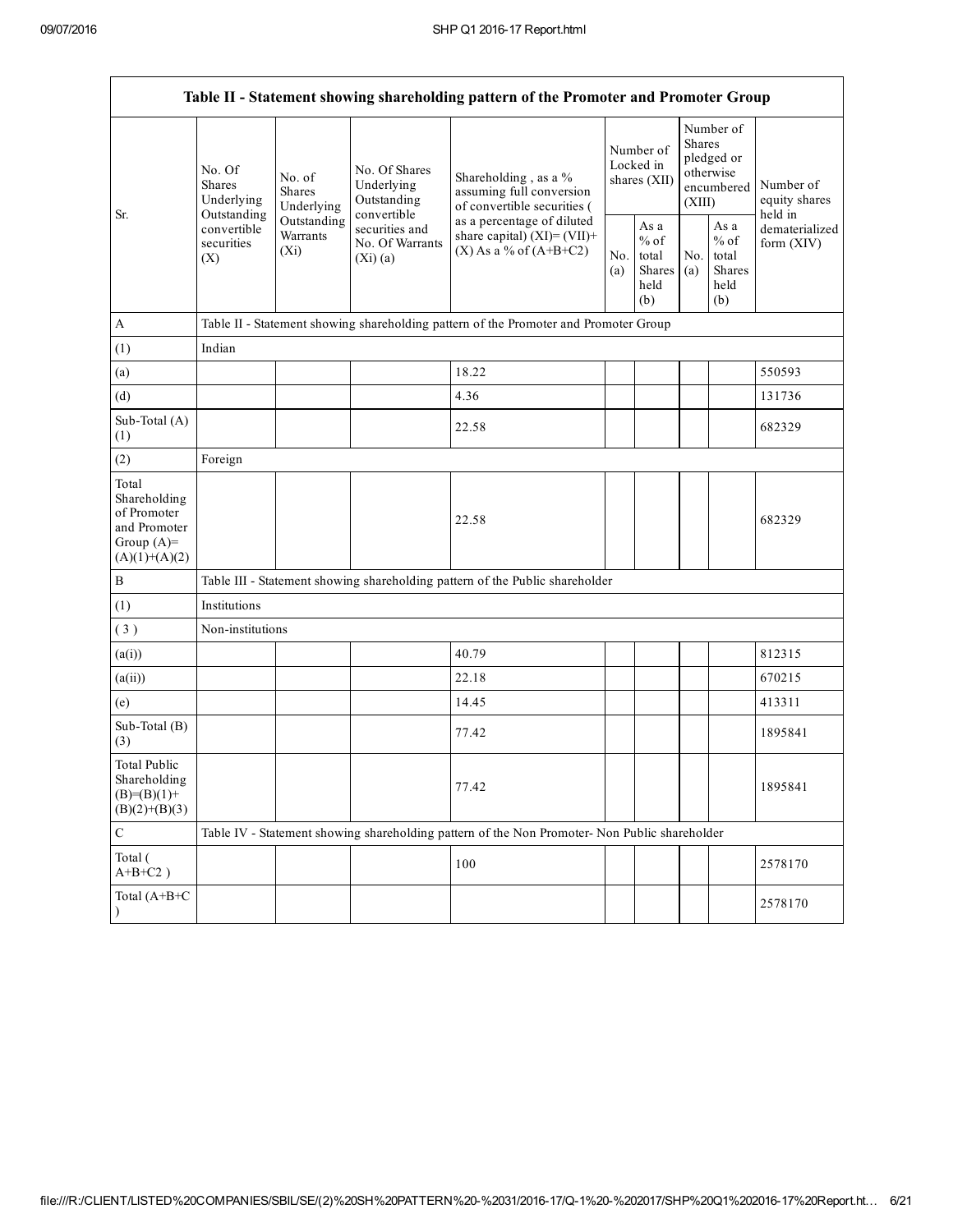| Individuals/Hindu undivided Family                                                                                                                                                       |                                 |                              |                             |                                |                       |                                |                        |  |  |
|------------------------------------------------------------------------------------------------------------------------------------------------------------------------------------------|---------------------------------|------------------------------|-----------------------------|--------------------------------|-----------------------|--------------------------------|------------------------|--|--|
| Searial No.                                                                                                                                                                              | $\mathbf{1}$                    | $\boldsymbol{2}$             | $\overline{\mathbf{3}}$     | $\overline{4}$                 | 5                     | 6                              | $\boldsymbol{7}$       |  |  |
| Name of the<br>Shareholders (I)                                                                                                                                                          | Shankarlal<br>Tekchand<br>Ahuja | Sunil<br>Shankarlal<br>Ahuja | Anil<br>Shankarlal<br>Ahuja | Manisha<br>Shankarlal<br>Ahuja | Jaya Prakash<br>Ahuja | Prakash<br>Bhagwandas<br>Ahuja | Sonia Prakash<br>Ahuja |  |  |
| PAN (II)                                                                                                                                                                                 | AAQPA3548M                      | AASPA8998B                   | AASPA8999A                  | AECPA1576R                     | ACDPA3097N            | ABLPA1958M                     | AGBPA8178J             |  |  |
| No. of fully paid<br>up equity shares<br>$held$ (IV)                                                                                                                                     | 226942                          | 94500                        | 92600                       | 34781                          | 32100                 | 29400                          | 12900                  |  |  |
| No. Of Partly<br>paid-up equity<br>shares held (V)                                                                                                                                       |                                 |                              |                             |                                |                       |                                |                        |  |  |
| No. Of shares<br>underlying<br>Depository<br>Receipts (VI)                                                                                                                               |                                 |                              |                             |                                |                       |                                |                        |  |  |
| Total nos. shares<br>held $(VII) = (IV) +$<br>$(V)+(VI)$                                                                                                                                 | 226942                          | 94500                        | 92600                       | 34781                          | 32100                 | 29400                          | 12900                  |  |  |
| Shareholding as a<br>% of total no. of<br>shares (calculated<br>as per SCRR,<br>1957) (VIII) As a<br>% of $(A+B+C2)$                                                                     | 7.51                            | 3.13                         | 3.06                        | 1.15                           | 1.06                  | 0.97                           | 0.43                   |  |  |
| Number of Voting Rights held in each class of securities (IX)                                                                                                                            |                                 |                              |                             |                                |                       |                                |                        |  |  |
| Class eg: $X$                                                                                                                                                                            | 226942                          | 94500                        | 92600                       | 34781                          | 32100                 | 29400                          | 12900                  |  |  |
| Class eg:y                                                                                                                                                                               |                                 |                              |                             |                                |                       |                                |                        |  |  |
| Total                                                                                                                                                                                    | 226942                          | 94500                        | 92600                       | 34781                          | 32100                 | 29400                          | 12900                  |  |  |
| Total as a % of<br>Total Voting rights                                                                                                                                                   | 7.51                            | 3.13                         | 3.06                        | 1.15                           | 1.06                  | 0.97                           | 0.43                   |  |  |
| No. Of Shares<br>Underlying<br>Outstanding<br>convertible<br>securities $(X)$                                                                                                            |                                 |                              |                             |                                |                       |                                |                        |  |  |
| No. of Shares<br>Underlying<br>Outstanding<br>Warrants (Xi)                                                                                                                              |                                 |                              |                             |                                |                       |                                |                        |  |  |
| No. Of Shares<br>Underlying<br>Outstanding<br>convertible<br>securities and No.<br>Of Warrants (Xi)<br>(a)                                                                               |                                 |                              |                             |                                |                       |                                |                        |  |  |
| Shareholding, as a<br>% assuming full<br>conversion of<br>convertible<br>securities (as a<br>percentage of<br>diluted share<br>capital) (XI)=<br>$(VII)+(Xi)(a)$ As a<br>% of $(A+B+C2)$ | 7.51                            | 3.13                         | 3.06                        | 1.15                           | 1.06                  | 0.97                           | 0.43                   |  |  |
| Number of Locked in shares (XII)                                                                                                                                                         |                                 |                              |                             |                                |                       |                                |                        |  |  |
| No. $(a)$                                                                                                                                                                                |                                 |                              |                             |                                |                       |                                |                        |  |  |
| As a % of total<br>Shares held (b)                                                                                                                                                       |                                 |                              |                             |                                |                       |                                |                        |  |  |
| Number of Shares pledged or otherwise encumbered (XIII)                                                                                                                                  |                                 |                              |                             |                                |                       |                                |                        |  |  |
| No. $(a)$                                                                                                                                                                                |                                 |                              |                             |                                |                       |                                |                        |  |  |

 $\mathbf{I}$  $\mathbf{I}$ file:///R:/CLIENT/LISTED%20COMPANIES/SBIL/SE/(2)%20SH%20PATTERN%20%2031/201617/Q1%20%202017/SHP%20Q1%20201617%20Report.ht… 7/21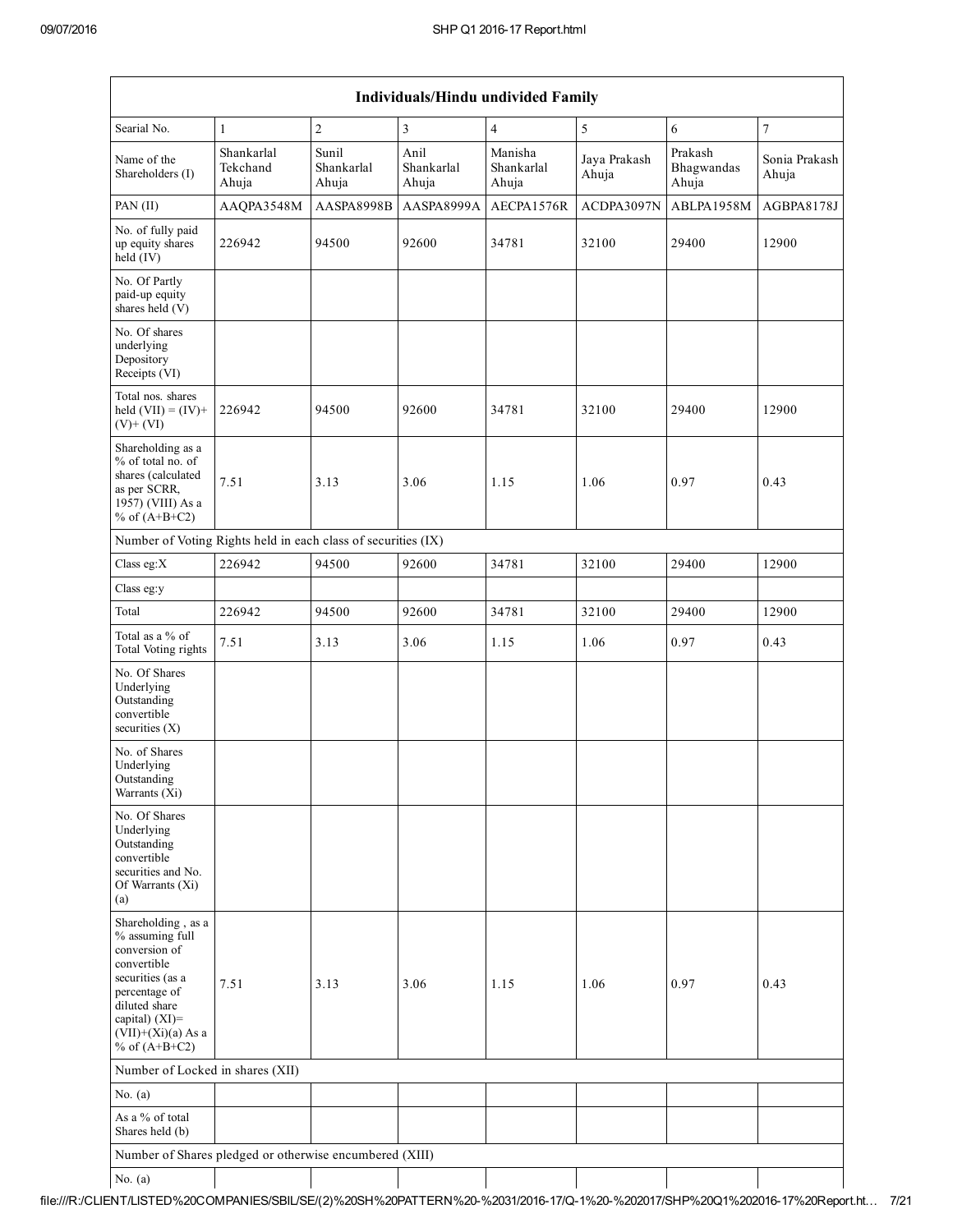| As a % of total<br>Shares held (b)                                   |        |       |       |       |       |       |       |  |
|----------------------------------------------------------------------|--------|-------|-------|-------|-------|-------|-------|--|
| Number of equity<br>shares held in<br>dematerialized<br>form $(XIV)$ | 226942 | 94500 | 92600 | 34781 | 32100 | 29400 | 12900 |  |
| Reason for not providing PAN                                         |        |       |       |       |       |       |       |  |
| Reason for not<br>providing PAN                                      |        |       |       |       |       |       |       |  |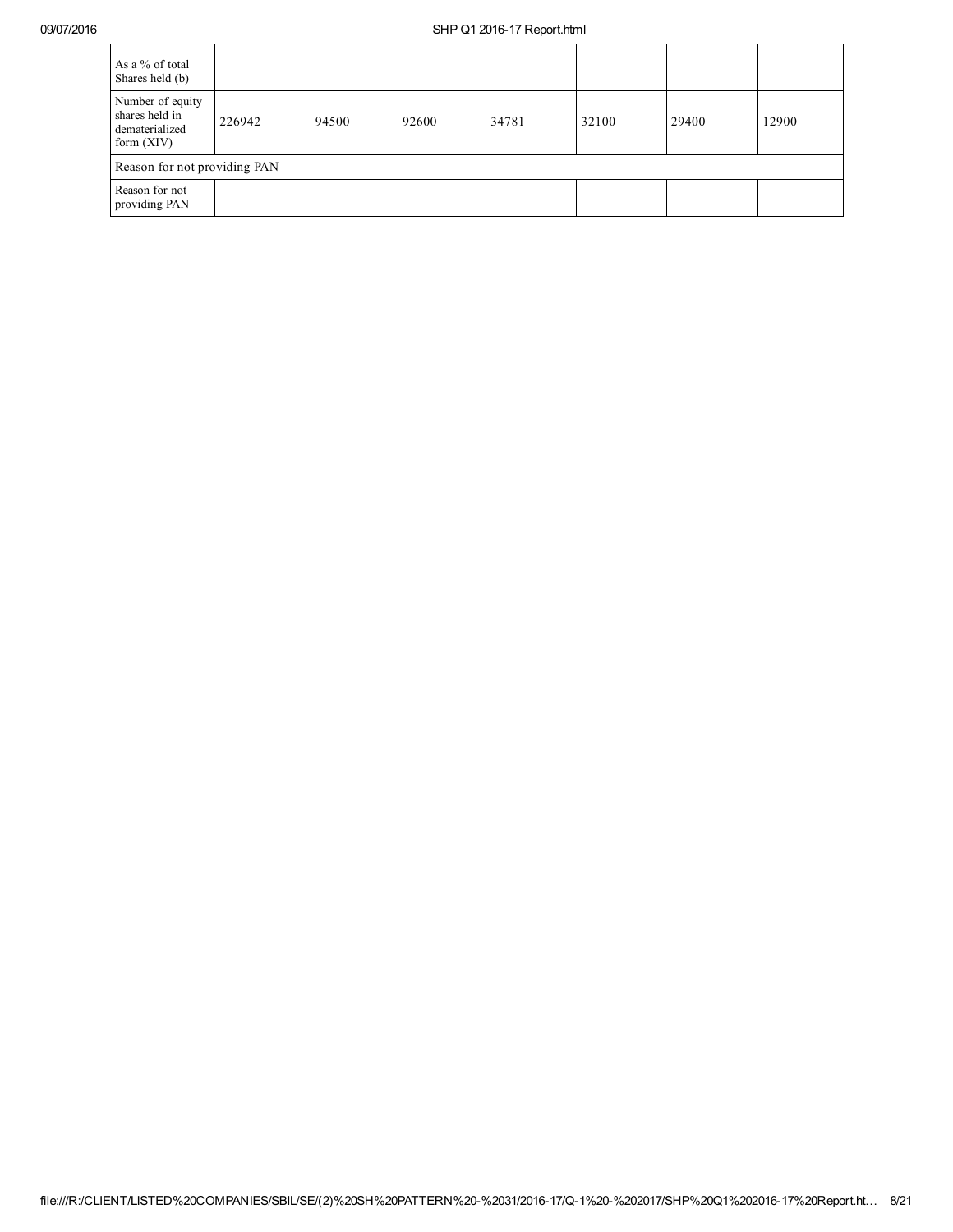|                                                                                                                                                                                          | Individuals/Hindu undivided Family                            |             |                        |                           |                          |  |  |  |  |
|------------------------------------------------------------------------------------------------------------------------------------------------------------------------------------------|---------------------------------------------------------------|-------------|------------------------|---------------------------|--------------------------|--|--|--|--|
| Searial No.                                                                                                                                                                              | $\,$ 8 $\,$                                                   | 9           | 10                     | 11                        |                          |  |  |  |  |
| Name of the<br>Shareholders (I)                                                                                                                                                          | Bhavnaben Manojkumar<br>Ahuja                                 | Pooja Ahuja | Hargovind H.<br>Parmar | Kashyap Rajendra<br>Mehta | Click here to go<br>back |  |  |  |  |
| PAN (II)                                                                                                                                                                                 | ACQPG3183N                                                    | ALCPA9092P  | APAPP0916R             | AAVPM9242K                | Total                    |  |  |  |  |
| No. of fully paid<br>up equity shares<br>$held$ (IV)                                                                                                                                     | 10000                                                         | 9000        | 8270                   | 100                       | 550593                   |  |  |  |  |
| No. Of Partly<br>paid-up equity<br>shares held (V)                                                                                                                                       |                                                               |             |                        |                           |                          |  |  |  |  |
| No. Of shares<br>underlying<br>Depository<br>Receipts (VI)                                                                                                                               |                                                               |             |                        |                           |                          |  |  |  |  |
| Total nos. shares<br>held $(VII) = (IV) +$<br>$(V)+(VI)$                                                                                                                                 | 10000                                                         | 9000        | 8270                   | 100                       | 550593                   |  |  |  |  |
| Shareholding as a<br>% of total no. of<br>shares (calculated<br>as per SCRR,<br>1957) (VIII) As a<br>% of $(A+B+C2)$                                                                     | 0.33                                                          | 0.3         | 0.27                   | $\mathbf{0}$              | 18.22                    |  |  |  |  |
|                                                                                                                                                                                          | Number of Voting Rights held in each class of securities (IX) |             |                        |                           |                          |  |  |  |  |
| Class eg: $X$                                                                                                                                                                            | 10000                                                         | 9000        | 8270                   | 100                       | 550593                   |  |  |  |  |
| Class eg:y                                                                                                                                                                               |                                                               |             |                        |                           |                          |  |  |  |  |
| Total                                                                                                                                                                                    | 10000                                                         | 9000        | 8270                   | 100                       | 550593                   |  |  |  |  |
| Total as a % of<br>Total Voting rights                                                                                                                                                   | 0.33                                                          | 0.3         | 0.27                   | $\boldsymbol{0}$          | 18.22                    |  |  |  |  |
| No. Of Shares<br>Underlying<br>Outstanding<br>convertible<br>securities $(X)$                                                                                                            |                                                               |             |                        |                           |                          |  |  |  |  |
| No. of Shares<br>Underlying<br>Outstanding<br>Warrants (Xi)                                                                                                                              |                                                               |             |                        |                           |                          |  |  |  |  |
| No. Of Shares<br>Underlying<br>Outstanding<br>convertible<br>securities and No.<br>Of Warrants (Xi)<br>(a)                                                                               |                                                               |             |                        |                           |                          |  |  |  |  |
| Shareholding, as a<br>% assuming full<br>conversion of<br>convertible<br>securities (as a<br>percentage of<br>diluted share<br>capital) (XI)=<br>$(VII)+(Xi)(a)$ As a<br>% of $(A+B+C2)$ | 0.33                                                          | 0.3         | 0.27                   | $\boldsymbol{0}$          | 18.22                    |  |  |  |  |
| Number of Locked in shares (XII)                                                                                                                                                         |                                                               |             |                        |                           |                          |  |  |  |  |
| No. $(a)$                                                                                                                                                                                |                                                               |             |                        |                           |                          |  |  |  |  |
| As a % of total<br>Shares held (b)                                                                                                                                                       |                                                               |             |                        |                           |                          |  |  |  |  |
|                                                                                                                                                                                          | Number of Shares pledged or otherwise encumbered (XIII)       |             |                        |                           |                          |  |  |  |  |
| No. $(a)$                                                                                                                                                                                |                                                               |             |                        |                           |                          |  |  |  |  |
|                                                                                                                                                                                          |                                                               |             |                        |                           |                          |  |  |  |  |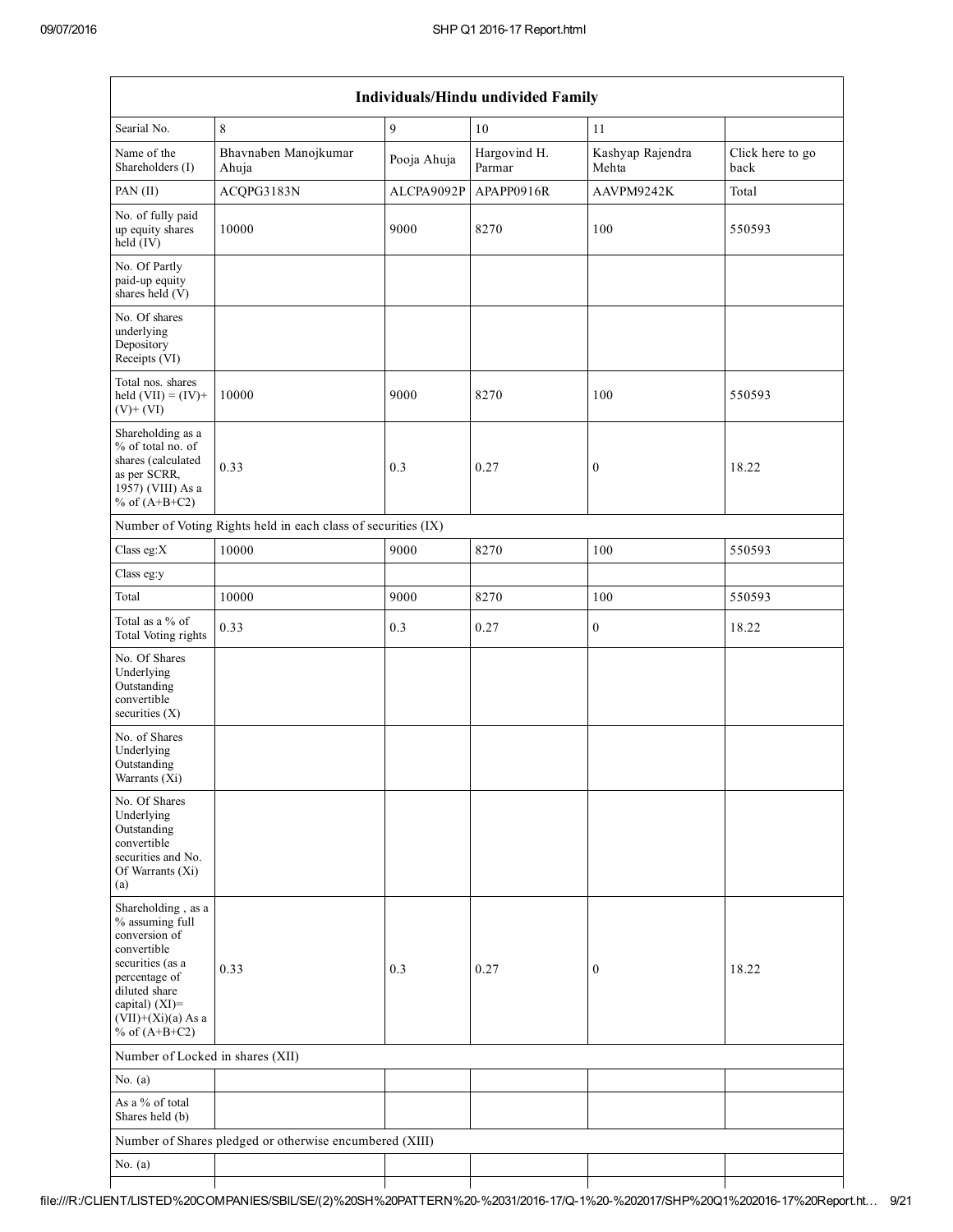| As a % of total<br>Shares held (b)                                   |       |      |      |     |        |  |  |
|----------------------------------------------------------------------|-------|------|------|-----|--------|--|--|
| Number of equity<br>shares held in<br>dematerialized<br>form $(XIV)$ | 10000 | 9000 | 8270 | 100 | 550593 |  |  |
| Reason for not providing PAN                                         |       |      |      |     |        |  |  |
| Reason for not<br>providing PAN                                      |       |      |      |     |        |  |  |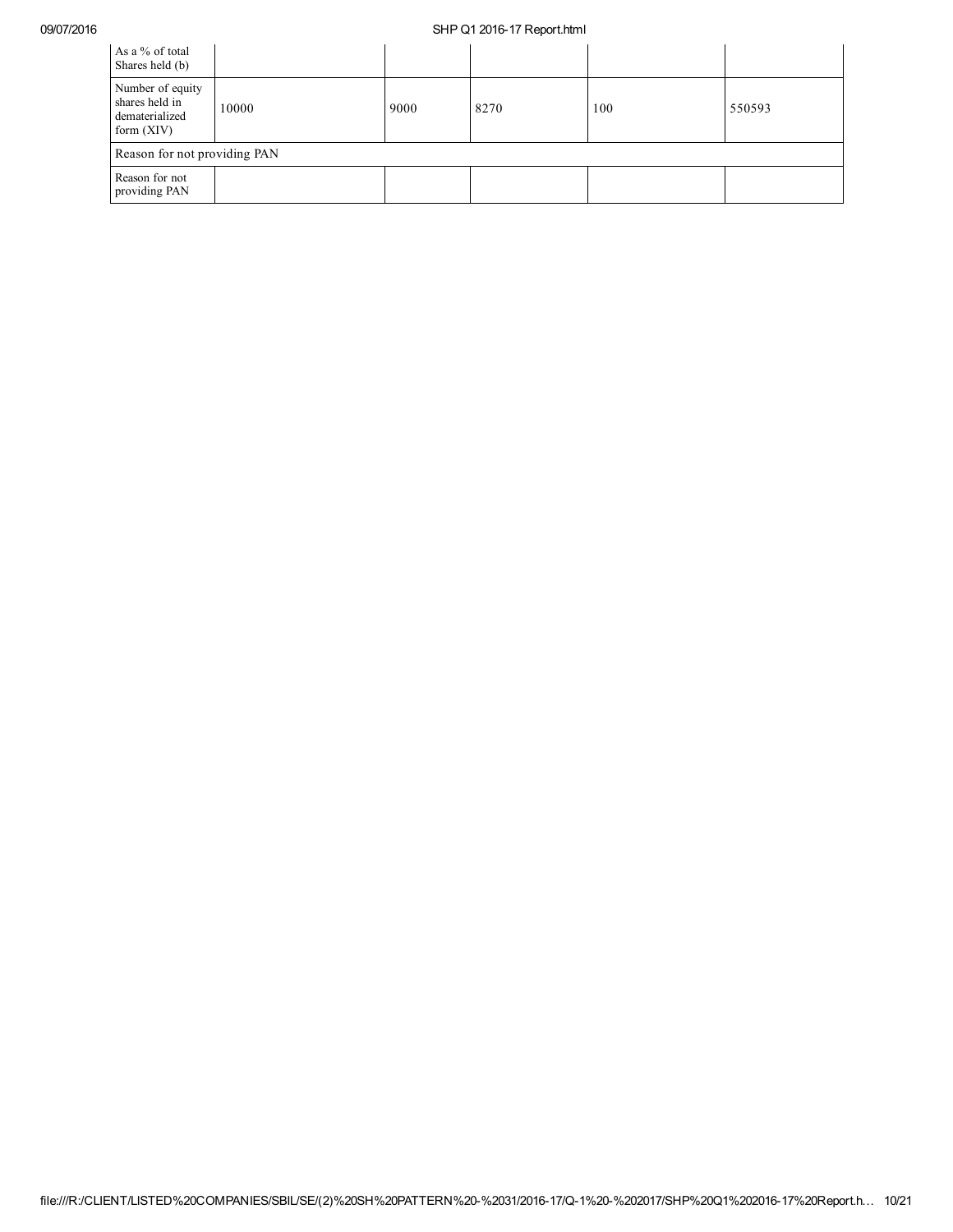| Any Other (specify)                                                                                                                                                                  |                               |                       |  |  |  |  |  |
|--------------------------------------------------------------------------------------------------------------------------------------------------------------------------------------|-------------------------------|-----------------------|--|--|--|--|--|
| Searial No.                                                                                                                                                                          | $\mathbf{1}$                  |                       |  |  |  |  |  |
| Category                                                                                                                                                                             | <b>Bodies Corporate</b>       | Click here to go back |  |  |  |  |  |
| Name of the<br>Shareholders (I)                                                                                                                                                      | <b>SUPERFIN IMPEX LIMITED</b> |                       |  |  |  |  |  |
| PAN (II)                                                                                                                                                                             | AACCS1072K                    | Total                 |  |  |  |  |  |
| No. of the<br>Shareholders (I)                                                                                                                                                       | $\mathbf{1}$                  | 1                     |  |  |  |  |  |
| No. of fully paid<br>up equity shares<br>$held$ (IV)                                                                                                                                 | 131736                        | 131736                |  |  |  |  |  |
| No. Of Partly<br>paid-up equity<br>shares held $(V)$                                                                                                                                 |                               |                       |  |  |  |  |  |
| No. Of shares<br>underlying<br>Depository<br>Receipts (VI)                                                                                                                           |                               |                       |  |  |  |  |  |
| Total nos. shares<br>held $(VII) = (IV) +$<br>$(V)$ + $(VI)$                                                                                                                         | 131736                        | 131736                |  |  |  |  |  |
| Shareholding as a<br>% of total no. of<br>shares (calculated<br>as per SCRR,<br>1957) (VIII) As a<br>% of $(A+B+C2)$                                                                 | 4.36                          | 4.36                  |  |  |  |  |  |
| Number of Voting Rights held in each class of securities (IX)                                                                                                                        |                               |                       |  |  |  |  |  |
| Class eg: X                                                                                                                                                                          | 131736                        | 131736                |  |  |  |  |  |
| Class eg:y                                                                                                                                                                           |                               |                       |  |  |  |  |  |
| Total                                                                                                                                                                                | 131736                        | 131736                |  |  |  |  |  |
| Total as a % of<br>Total Voting rights                                                                                                                                               | 4.36                          | 4.36                  |  |  |  |  |  |
| No. Of Shares<br>Underlying<br>Outstanding<br>convertible<br>securities (X)                                                                                                          |                               |                       |  |  |  |  |  |
| No. of Shares<br>Underlying<br>Outstanding<br>Warrants $(Xi)$                                                                                                                        |                               |                       |  |  |  |  |  |
| No. Of Shares<br>Underlying<br>Outstanding<br>convertible<br>securities and No.<br>Of Warrants (Xi)<br>(a)                                                                           |                               |                       |  |  |  |  |  |
| Shareholding, as a<br>% assuming full<br>conversion of<br>convertible<br>securities (as a<br>percentage of<br>diluted share<br>capital) (XI)=<br>$(VII)+(X)$ As a %<br>of $(A+B+C2)$ | 4.36                          | 4.36                  |  |  |  |  |  |
| Number of Locked in shares (XII)                                                                                                                                                     |                               |                       |  |  |  |  |  |
| No. $(a)$                                                                                                                                                                            |                               |                       |  |  |  |  |  |
| As a % of total                                                                                                                                                                      |                               |                       |  |  |  |  |  |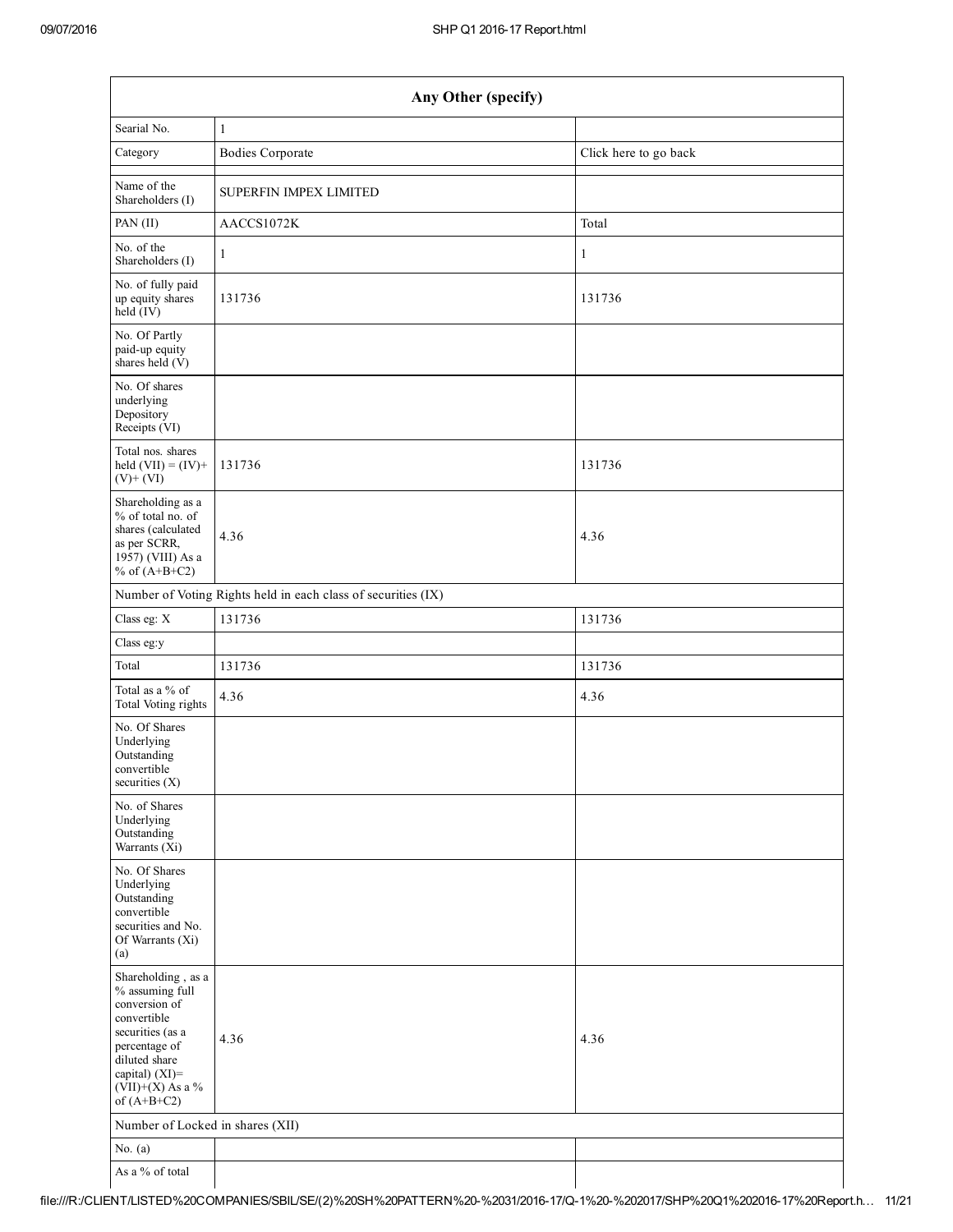| Shares held (b)                                                      |        |        |  |  |  |  |  |
|----------------------------------------------------------------------|--------|--------|--|--|--|--|--|
| Number of Shares pledged or otherwise encumbered (XIII)              |        |        |  |  |  |  |  |
| No. $(a)$                                                            |        |        |  |  |  |  |  |
| As a % of total<br>Shares held (b)                                   |        |        |  |  |  |  |  |
| Number of equity<br>shares held in<br>dematerialized<br>form $(XIV)$ | 131736 | 131736 |  |  |  |  |  |
| Reason for not<br>providing PAN                                      |        |        |  |  |  |  |  |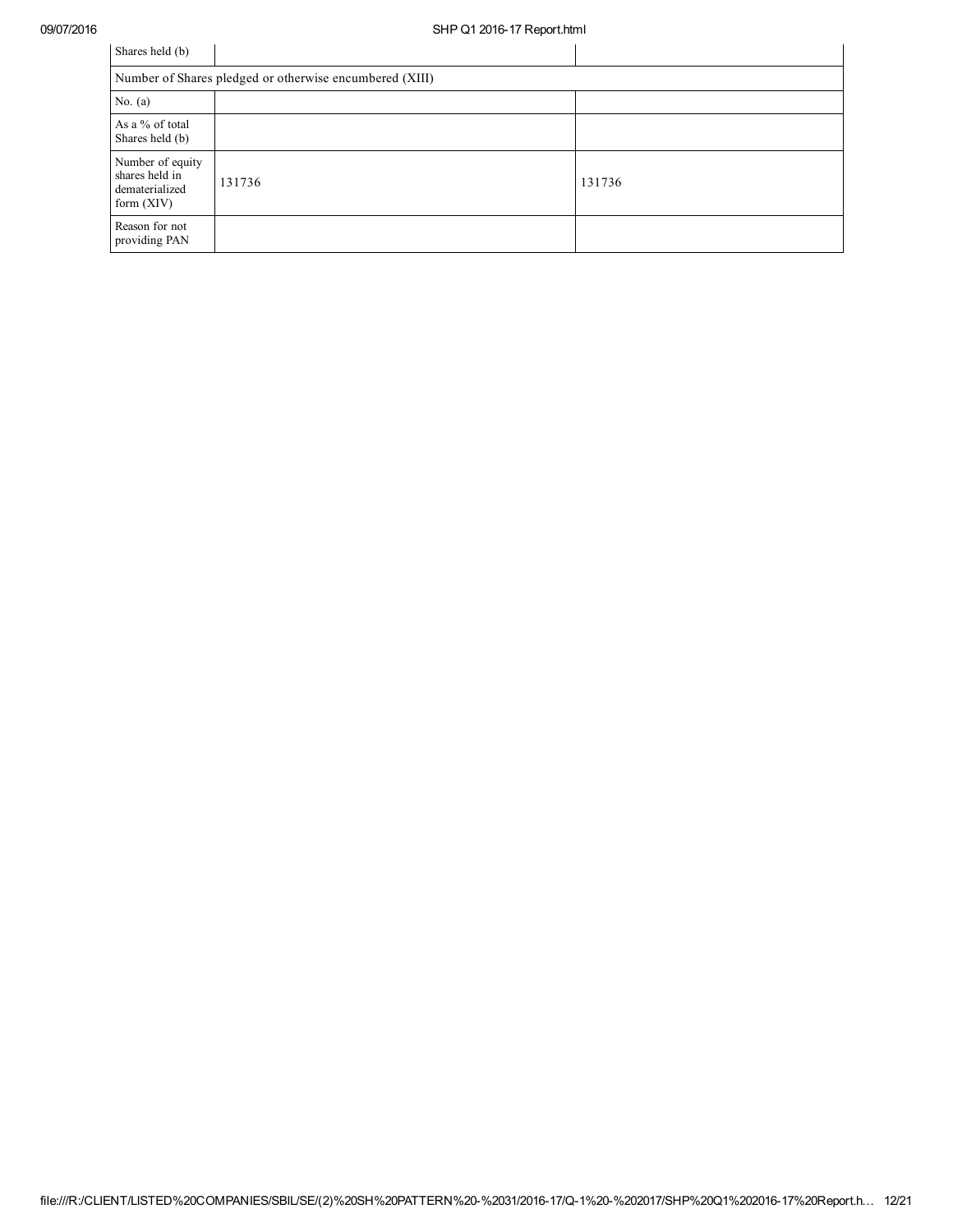| Individuals - ii. Individual shareholders holding nominal share capital in excess of Rs. 2 lakhs.                                                                                    |                              |                               |                               |                            |                            |                               |                                      |
|--------------------------------------------------------------------------------------------------------------------------------------------------------------------------------------|------------------------------|-------------------------------|-------------------------------|----------------------------|----------------------------|-------------------------------|--------------------------------------|
| Searial No.                                                                                                                                                                          | 1                            | $\sqrt{2}$                    | $\overline{3}$                | $\overline{4}$             | 5                          | 6                             | 7                                    |
| Name of the<br>Shareholders (I)                                                                                                                                                      | Agrawal Sunil<br>Jagdishbhai | Amit<br>Makkhanlal<br>Agrawal | Anil<br>Makkhanlal<br>Agrawal | Deep<br>Kaushal<br>Agrawal | Dilip Hajarilal<br>Agrawal | Gayatri<br>Kaushal<br>Agrawal | Kaushalkumar<br>Hazarilal<br>Agrawal |
| PAN (II)                                                                                                                                                                             | ABMPA5735D                   | ADRPA7127Q                    | ABJPA6636L                    | AJDPA3932F                 | ABMPA5734C                 | ABKPA6890R                    | AAMPA6828N                           |
| No. of fully paid<br>up equity shares<br>held $(IV)$                                                                                                                                 | 71000                        | 75616                         | 52200                         | 36150                      | 32050                      | 32900                         | 60507                                |
| No. Of Partly<br>paid-up equity<br>shares held (V)                                                                                                                                   |                              |                               |                               |                            |                            |                               |                                      |
| No. Of shares<br>underlying<br>Depository<br>Receipts (VI)                                                                                                                           |                              |                               |                               |                            |                            |                               |                                      |
| Total nos, shares<br>held $(VII) = (IV) +$<br>$(V)+(VI)$                                                                                                                             | 71000                        | 75616                         | 52200                         | 36150                      | 32050                      | 32900                         | 60507                                |
| Shareholding as a<br>% of total no. of<br>shares (calculated<br>as per SCRR,<br>1957) (VIII) As a<br>% of $(A+B+C2)$                                                                 | 2.35                         | 2.5                           | 1.73                          | 1.2                        | 1.06                       | 1.09                          | $\overline{c}$                       |
| Number of Voting Rights held in each class of securities (IX)                                                                                                                        |                              |                               |                               |                            |                            |                               |                                      |
| Class eg: X                                                                                                                                                                          | 71000                        | 75616                         | 52200                         | 36150                      | 32050                      | 32900                         | 60507                                |
| Class eg:y                                                                                                                                                                           |                              |                               |                               |                            |                            |                               |                                      |
| Total                                                                                                                                                                                | 71000                        | 75616                         | 52200                         | 36150                      | 32050                      | 32900                         | 60507                                |
| Total as a % of<br>Total Voting rights                                                                                                                                               | 2.35                         | 2.5                           | 1.73                          | 1.2                        | 1.06                       | 1.09                          | $\sqrt{2}$                           |
| No. Of Shares<br>Underlying<br>Outstanding<br>convertible<br>securities $(X)$                                                                                                        |                              |                               |                               |                            |                            |                               |                                      |
| No. of Shares<br>Underlying<br>Outstanding<br>Warrants (Xi)                                                                                                                          |                              |                               |                               |                            |                            |                               |                                      |
| No. Of Shares<br>Underlying<br>Outstanding<br>convertible<br>securities and No.<br>Of Warrants (Xi)<br>(a)                                                                           |                              |                               |                               |                            |                            |                               |                                      |
| Shareholding, as a<br>% assuming full<br>conversion of<br>convertible<br>securities (as a<br>percentage of<br>diluted share<br>capital) (XI)=<br>$(VII)+(X)$ As a %<br>of $(A+B+C2)$ | 2.35                         | 2.5                           | 1.73                          | 1.2                        | 1.06                       | 1.09                          | $\overline{c}$                       |
| Number of Locked in shares (XII)                                                                                                                                                     |                              |                               |                               |                            |                            |                               |                                      |
| No. $(a)$                                                                                                                                                                            |                              |                               |                               |                            |                            |                               |                                      |
| As a % of total<br>Shares held (b)                                                                                                                                                   |                              |                               |                               |                            |                            |                               |                                      |
| Number of equity<br>shares held in                                                                                                                                                   | 71000                        | 75616                         | 52200                         | 36150                      | 32050                      | 32900                         | 60507                                |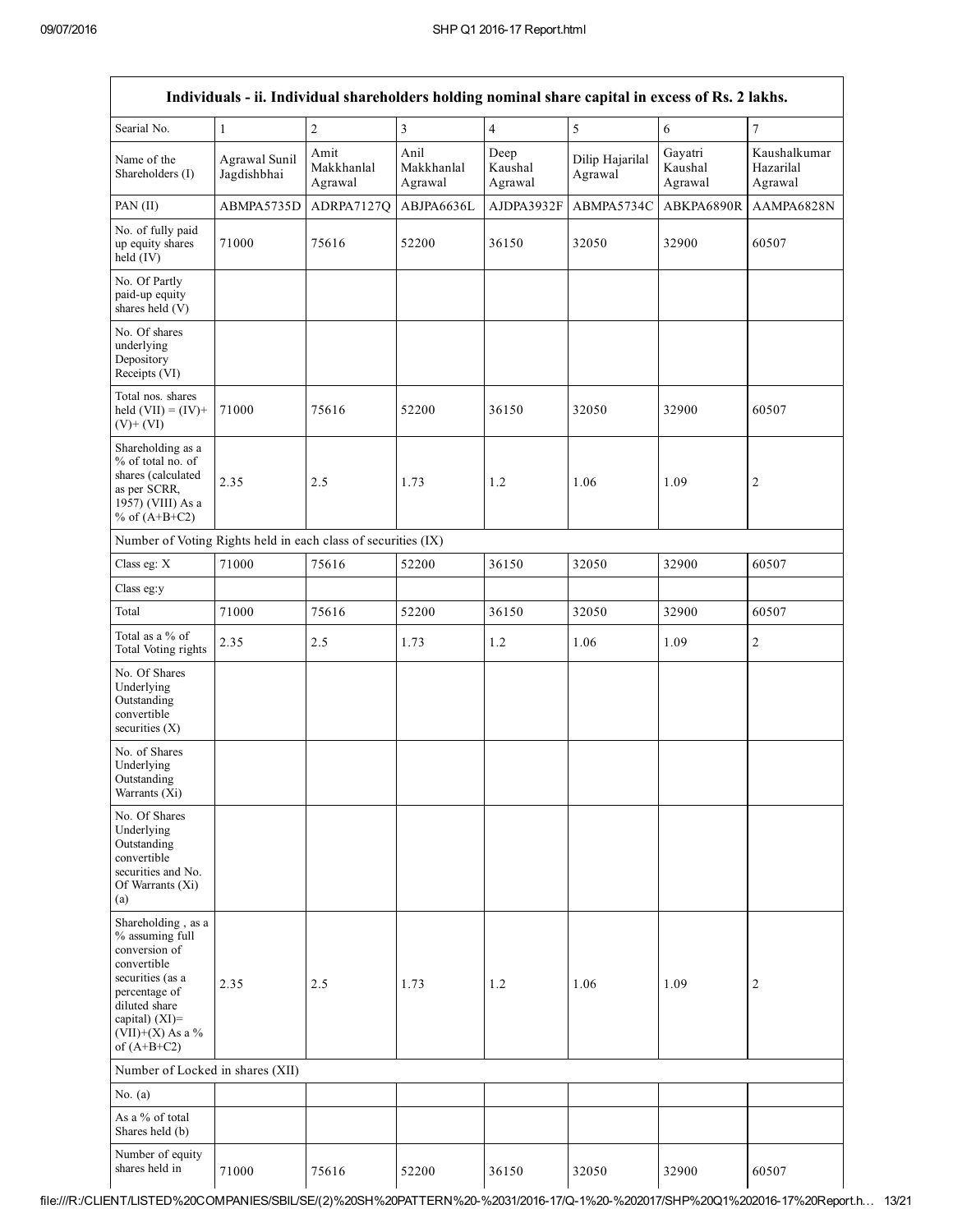| dematerialized<br>form $(XIV)$  |  |  |  |  |
|---------------------------------|--|--|--|--|
| Reason for not providing PAN    |  |  |  |  |
| Reason for not<br>providing PAN |  |  |  |  |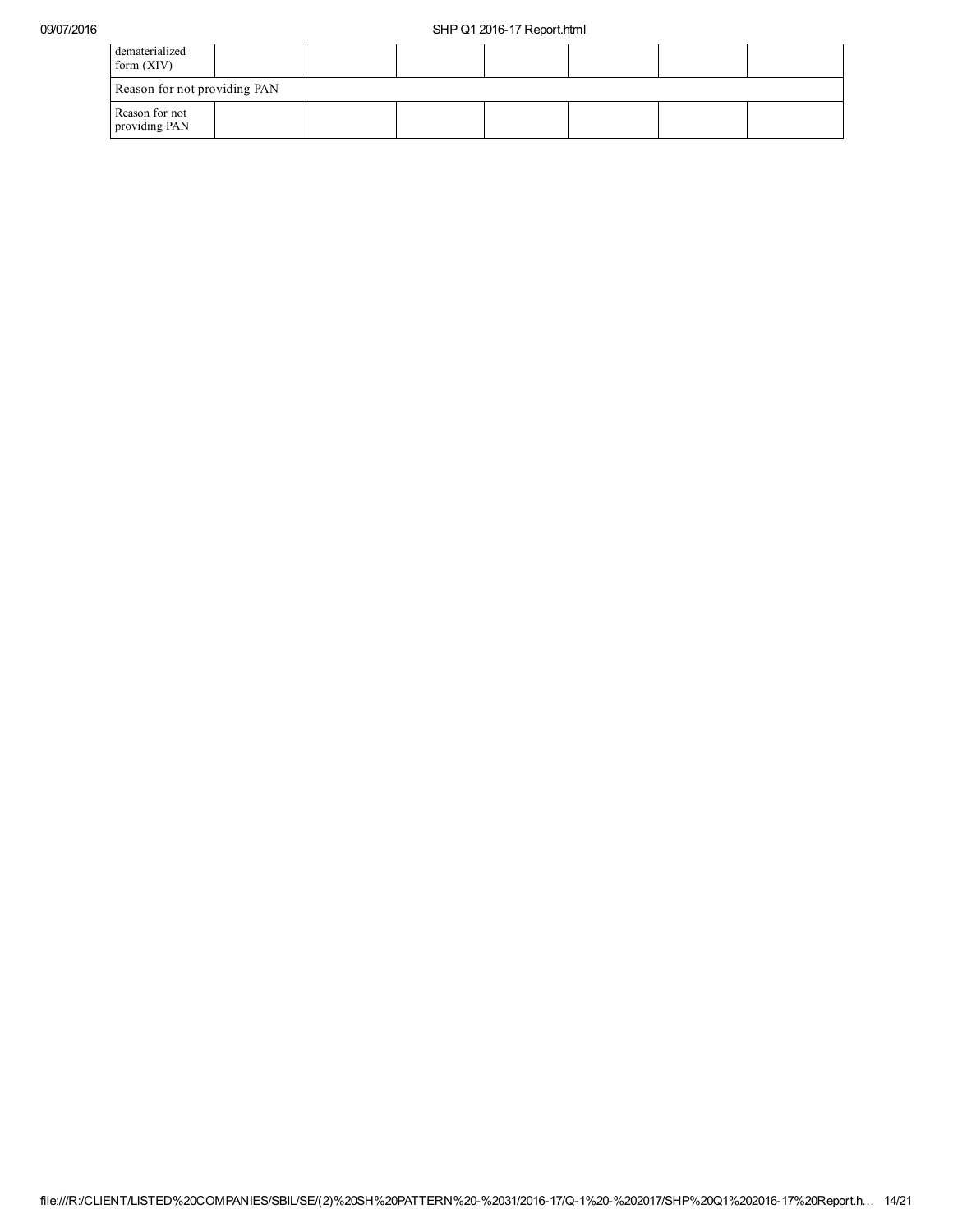|                                                                                                                                                                                      | Individuals - ii. Individual shareholders holding nominal share capital in excess of Rs. 2 lakhs. |                              |                                                          |            |                          |                          |
|--------------------------------------------------------------------------------------------------------------------------------------------------------------------------------------|---------------------------------------------------------------------------------------------------|------------------------------|----------------------------------------------------------|------------|--------------------------|--------------------------|
| Searial No.                                                                                                                                                                          | $\,8\,$                                                                                           | 9                            | 10                                                       | 11         | 12                       |                          |
| Name of the<br>Shareholders (I)                                                                                                                                                      | Mukeshbhai<br>Jagdishprasad Agarwal                                                               | Rajendra<br>Kishorilal Goyal | Ronak<br>Shital Anil<br>Khemchandbhai<br>Agrawal<br>Shah |            | Sumit Jagdish<br>Agrawal | Click here to<br>go back |
| PAN $(II)$                                                                                                                                                                           | ACRPA5779M                                                                                        | ABCPG5571H                   | AQQPS2023R                                               | AJDPA3931G | ADRPA7126R               | Total                    |
| No. of fully paid<br>up equity shares<br>held (IV)                                                                                                                                   | 60000                                                                                             | 31174                        | 30296                                                    | 48400      | 44046                    | 574339                   |
| No. Of Partly<br>paid-up equity<br>shares held (V)                                                                                                                                   |                                                                                                   |                              |                                                          |            |                          |                          |
| No. Of shares<br>underlying<br>Depository<br>Receipts (VI)                                                                                                                           |                                                                                                   |                              |                                                          |            |                          |                          |
| Total nos. shares<br>held $(VII) = (IV) +$<br>$(V)+(VI)$                                                                                                                             | 60000                                                                                             | 31174                        | 30296                                                    | 48400      | 44046                    | 574339                   |
| Shareholding as a<br>% of total no. of<br>shares (calculated<br>as per SCRR,<br>1957) (VIII) As a<br>% of $(A+B+C2)$                                                                 | 1.99                                                                                              | 1.03                         | $\mathbf{1}$                                             | 1.6        | 1.46                     | 19.01                    |
|                                                                                                                                                                                      | Number of Voting Rights held in each class of securities (IX)                                     |                              |                                                          |            |                          |                          |
| Class eg: X                                                                                                                                                                          | 60000                                                                                             | 31174                        | 30296                                                    | 48400      | 44046                    | 574339                   |
| Class eg:y                                                                                                                                                                           |                                                                                                   |                              |                                                          |            |                          |                          |
| Total                                                                                                                                                                                | 60000                                                                                             | 31174                        | 30296                                                    | 48400      | 44046                    | 574339                   |
| Total as a % of<br>Total Voting rights                                                                                                                                               | 1.99                                                                                              | 1.03                         | $\mathbf{1}$                                             | 1.6        | 1.46                     | 19.01                    |
| No. Of Shares<br>Underlying<br>Outstanding<br>convertible<br>securities $(X)$                                                                                                        |                                                                                                   |                              |                                                          |            |                          |                          |
| No. of Shares<br>Underlying<br>Outstanding<br>Warrants (Xi)                                                                                                                          |                                                                                                   |                              |                                                          |            |                          |                          |
| No. Of Shares<br>Underlying<br>Outstanding<br>convertible<br>securities and No.<br>Of Warrants (Xi)<br>(a)                                                                           |                                                                                                   |                              |                                                          |            |                          |                          |
| Shareholding, as a<br>% assuming full<br>conversion of<br>convertible<br>securities (as a<br>percentage of<br>diluted share<br>capital) (XI)=<br>$(VII)+(X)$ As a %<br>of $(A+B+C2)$ | 1.99                                                                                              | 1.03                         | 1                                                        | 1.6        | 1.46                     | 19.01                    |
| Number of Locked in shares (XII)                                                                                                                                                     |                                                                                                   |                              |                                                          |            |                          |                          |
| No. $(a)$                                                                                                                                                                            |                                                                                                   |                              |                                                          |            |                          |                          |
| As a % of total<br>Shares held (b)                                                                                                                                                   |                                                                                                   |                              |                                                          |            |                          |                          |
| Number of equity<br>shares held in                                                                                                                                                   | 60000                                                                                             | 31174                        | 30296                                                    | 48400      | 44046                    | 574339                   |

file:///R:/CLIENT/LISTED%20COMPANIES/SBIL/SE/(2)%20SH%20PATTERN%20%2031/201617/Q1%20%202017/SHP%20Q1%20201617%20Report.h… 15/21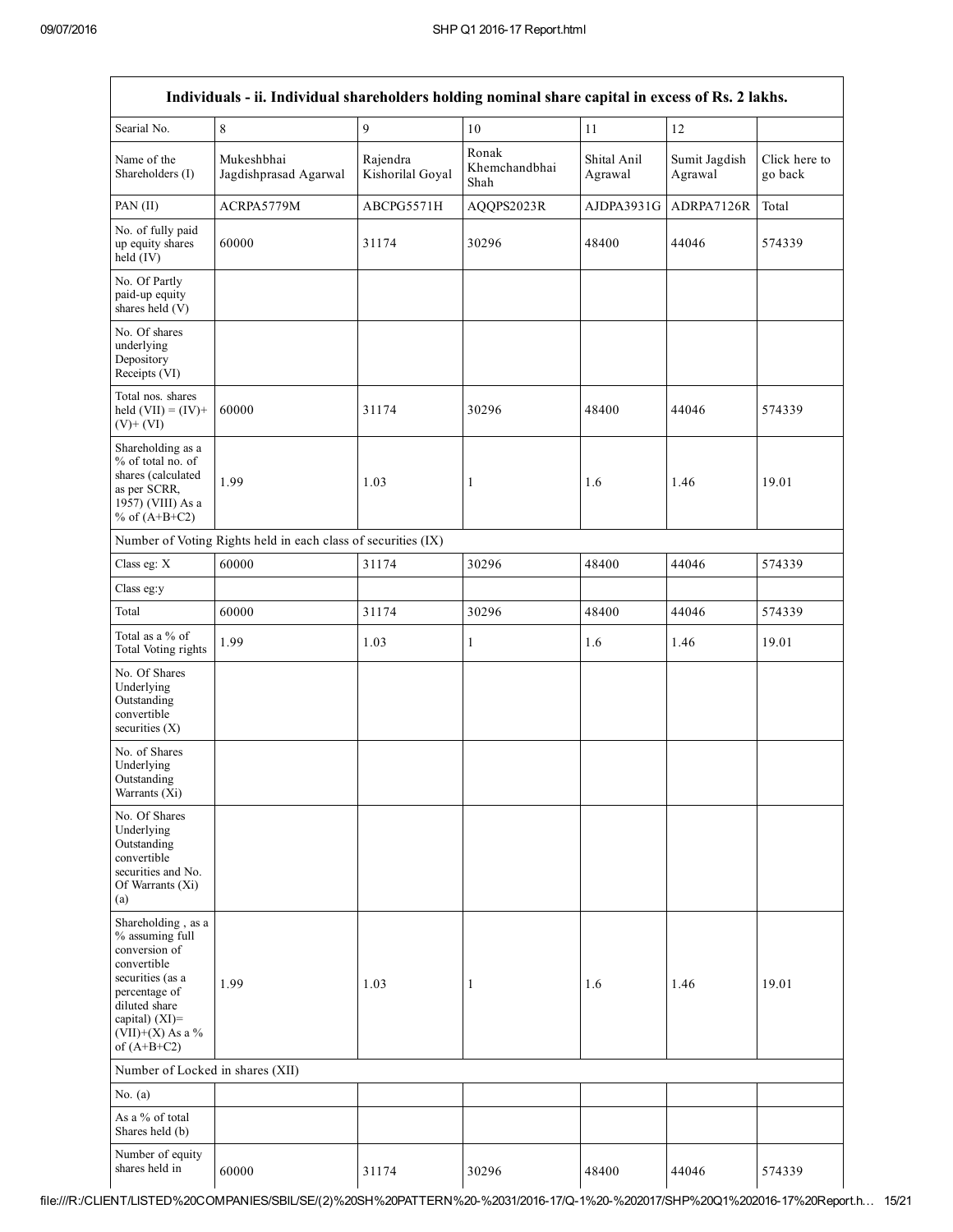| dematerialized<br>form $(XIV)$  |  |  |  |  |  |  |
|---------------------------------|--|--|--|--|--|--|
| Reason for not providing PAN    |  |  |  |  |  |  |
| Reason for not<br>providing PAN |  |  |  |  |  |  |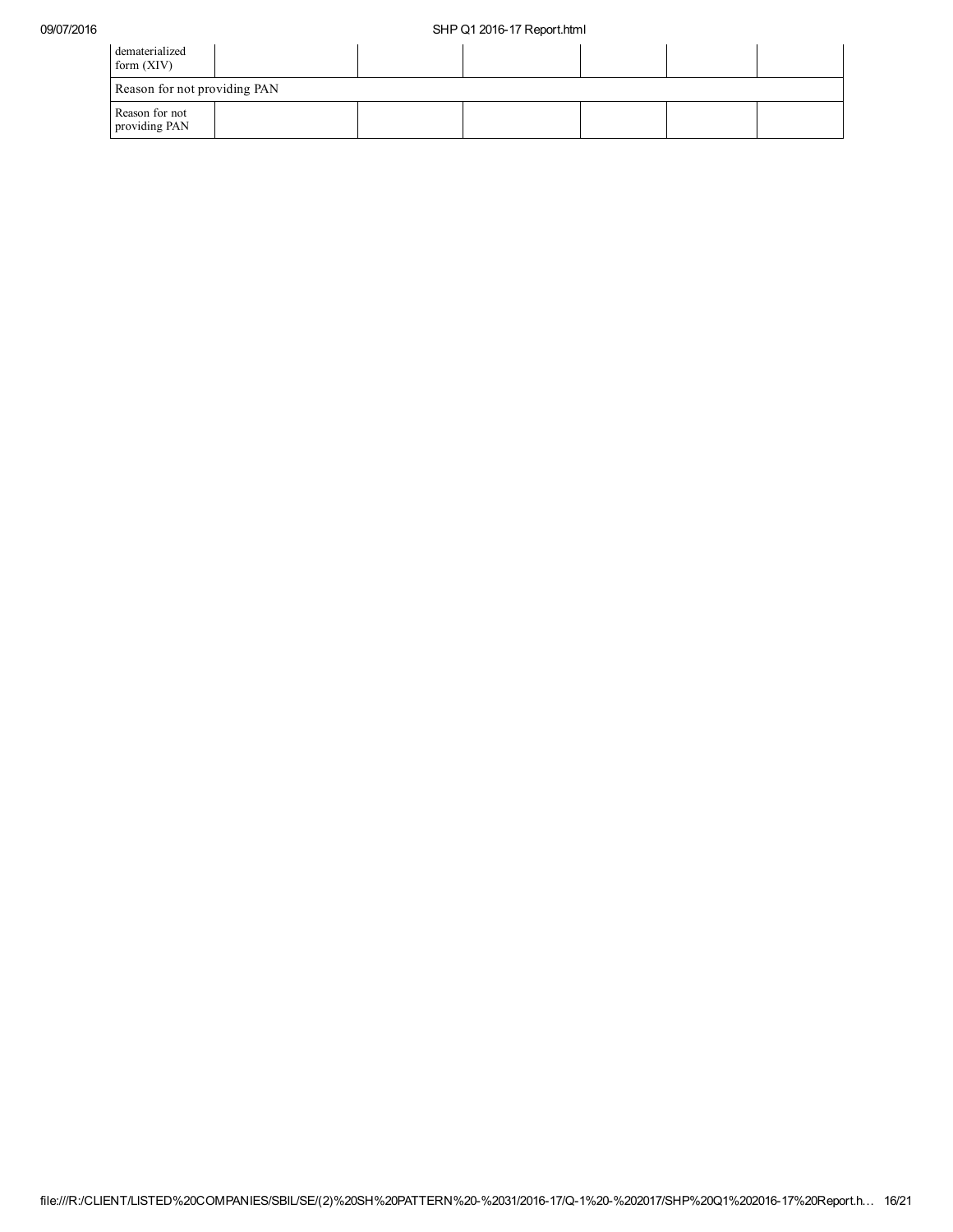| Any Other (specify)                                                                                                                                                                     |                                              |                                                               |            |                                              |                     |                                              |                            |
|-----------------------------------------------------------------------------------------------------------------------------------------------------------------------------------------|----------------------------------------------|---------------------------------------------------------------|------------|----------------------------------------------|---------------------|----------------------------------------------|----------------------------|
| Searial No.                                                                                                                                                                             | $\mathbf{1}$                                 | $\overline{c}$                                                | 3          | $\overline{4}$                               | 5                   | 6                                            | $\overline{7}$             |
| Category                                                                                                                                                                                | <b>HUF</b>                                   | <b>HUF</b>                                                    | <b>HUF</b> | <b>Clearing Members</b>                      | Clearing<br>Members | <b>Bodies Corporate</b>                      | <b>Bodies</b><br>Corporate |
| Category / More<br>than 1 percentage                                                                                                                                                    | More than 1<br>percentage of<br>shareholding | More than 1<br>percentage of<br>shareholding                  | Category   | More than 1<br>percentage of<br>shareholding | Category            | More than 1<br>percentage of<br>shareholding | Category                   |
| Name of the<br>Shareholders (I)                                                                                                                                                         | Sanjay B Shah                                | <b>Bhavik</b><br>Khemchandbhai<br>Shah                        |            | Vse Stock<br>Services Ltd                    |                     | Jmkd Broking<br>Private Limited              |                            |
| PAN (II)                                                                                                                                                                                | AAVHS4673Q                                   | AAFHB7913Q                                                    |            | AABCV4258K                                   |                     | AABCJ9346C                                   |                            |
| No. of the<br>Shareholders (I)                                                                                                                                                          | $\mathbf{1}$                                 | $\mathbf{1}$                                                  | 35         | 1                                            | 5                   | $\mathbf{1}$                                 | 36                         |
| No. of fully paid<br>up equity shares<br>$held$ (IV)                                                                                                                                    | 45931                                        | 32831                                                         | 68408      | 64645                                        | 5600                | 124804                                       | 63620                      |
| No. Of Partly<br>paid-up equity<br>shares held (V)                                                                                                                                      |                                              |                                                               |            |                                              |                     |                                              |                            |
| No. Of shares<br>underlying<br>Depository<br>Receipts (VI)                                                                                                                              |                                              |                                                               |            |                                              |                     |                                              |                            |
| Total nos. shares<br>held $(VII) = (IV) +$<br>$(V)+(VI)$                                                                                                                                | 45931                                        | 32831                                                         | 68408      | 64645                                        | 5600                | 124804                                       | 63620                      |
| Shareholding as a<br>% of total no. of<br>shares (calculated<br>as per SCRR,<br>1957) (VIII) As a<br>% of $(A+B+C2)$                                                                    | 1.52                                         | 1.09                                                          | 2.26       | 2.14                                         | 0.19                | 4.13                                         | 2.11                       |
|                                                                                                                                                                                         |                                              | Number of Voting Rights held in each class of securities (IX) |            |                                              |                     |                                              |                            |
| Class eg: X                                                                                                                                                                             | 45931                                        | 32831                                                         | 68408      | 64645                                        | 5600                | 124804                                       | 63620                      |
| Class eg:y                                                                                                                                                                              |                                              |                                                               |            |                                              |                     |                                              |                            |
| Total                                                                                                                                                                                   | 45931                                        | 32831                                                         | 68408      | 64645                                        | 5600                | 124804                                       | 63620                      |
| Total as a % of<br>Total Voting rights                                                                                                                                                  | 1.52                                         | 1.09                                                          | 2.26       | 2.14                                         | 0.19                | 4.13                                         | 2.11                       |
| No. Of Shares<br>Underlying<br>Outstanding<br>convertible<br>securities $(X)$                                                                                                           |                                              |                                                               |            |                                              |                     |                                              |                            |
| No. of Shares<br>Underlying<br>Outstanding<br>Warrants (Xi)                                                                                                                             |                                              |                                                               |            |                                              |                     |                                              |                            |
| No. Of Shares<br>Underlying<br>Outstanding<br>convertible<br>securities and No.<br>Of Warrants (Xi)<br>(a)                                                                              |                                              |                                                               |            |                                              |                     |                                              |                            |
| Shareholding, as a<br>% assuming full<br>conversion of<br>convertible<br>securities (as a<br>percentage of<br>diluted share<br>capital) $(XI)$ =<br>$(VII)+(X)$ As a %<br>of $(A+B+C2)$ | 1.52                                         | 1.09                                                          | 2.26       | 2.14                                         | 0.19                | 4.13                                         | 2.11                       |

file:///R:/CLIENT/LISTED%20COMPANIES/SBIL/SE/(2)%20SH%20PATTERN%20%2031/201617/Q1%20%202017/SHP%20Q1%20201617%20Report.h… 17/21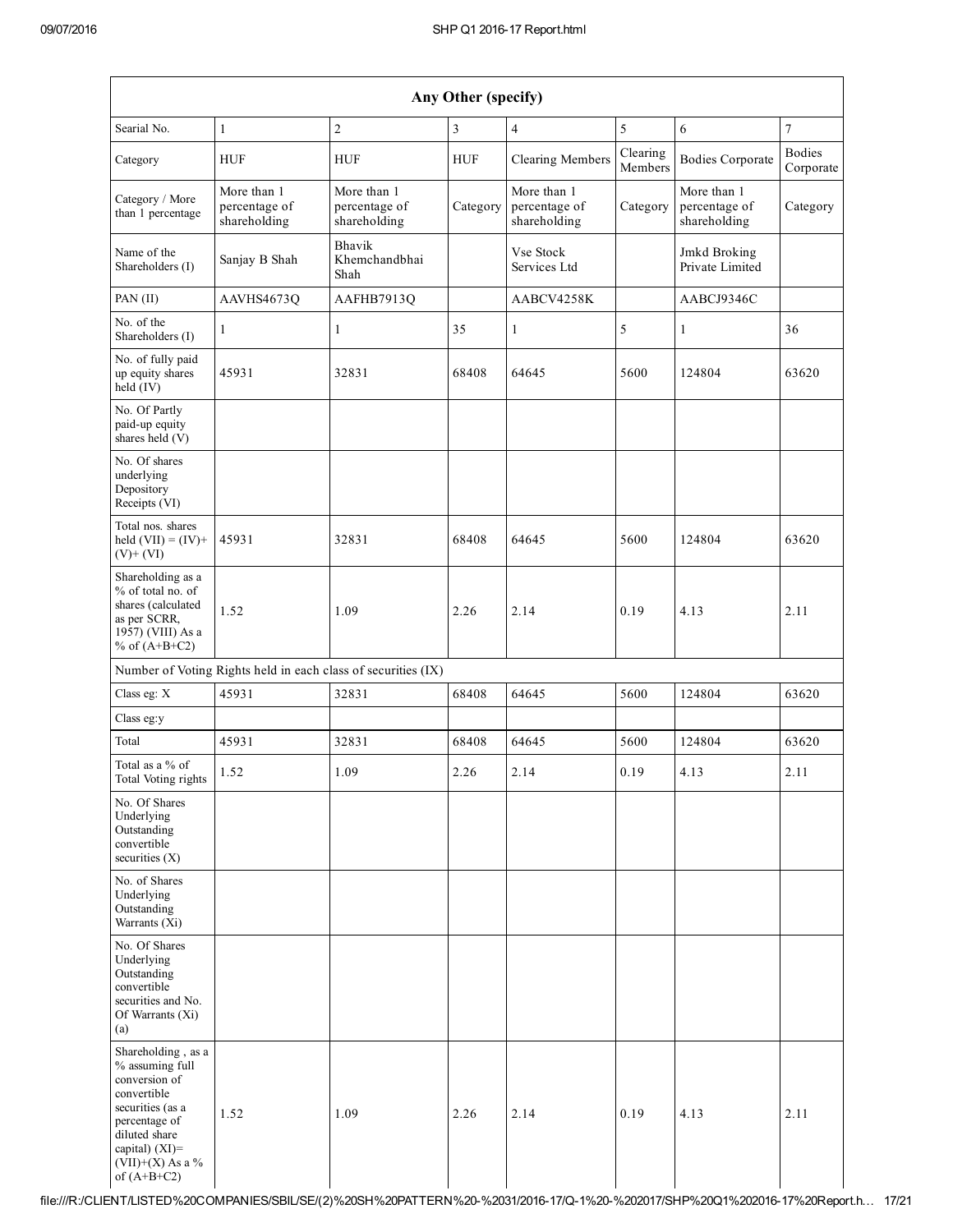| Number of Locked in shares (XII)                                     |       |       |       |       |      |        |       |  |
|----------------------------------------------------------------------|-------|-------|-------|-------|------|--------|-------|--|
| No. $(a)$                                                            |       |       |       |       |      |        |       |  |
| As a % of total<br>Shares held (b)                                   |       |       |       |       |      |        |       |  |
| Number of equity<br>shares held in<br>dematerialized<br>form $(XIV)$ | 45931 | 32831 | 68408 | 64645 | 5600 | 124804 | 57520 |  |
| Reason for not providing PAN                                         |       |       |       |       |      |        |       |  |
| Reason for not<br>providing PAN                                      |       |       |       |       |      |        |       |  |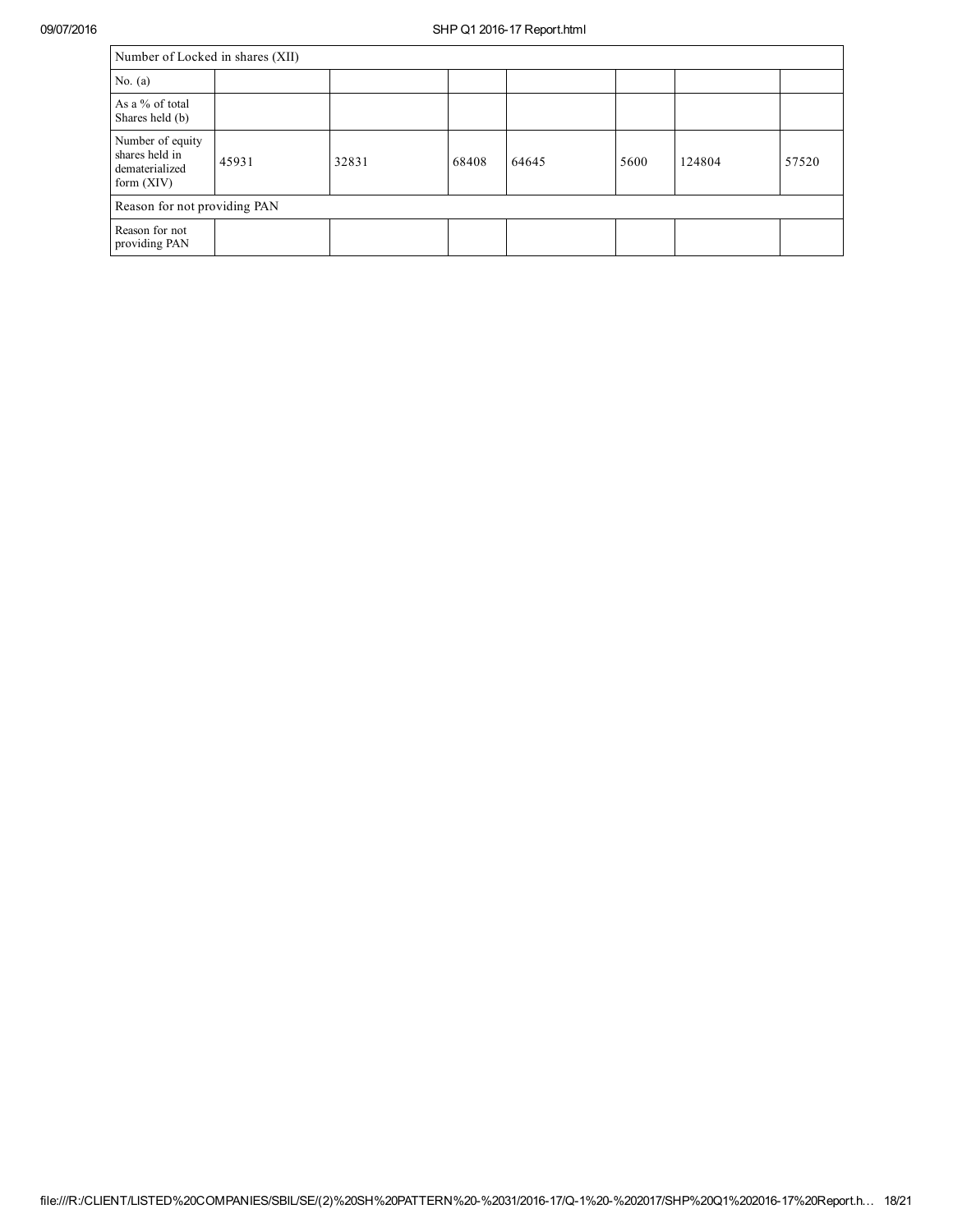| Any Other (specify)                                                                                                                                                                  |                                                               |                       |  |  |  |  |
|--------------------------------------------------------------------------------------------------------------------------------------------------------------------------------------|---------------------------------------------------------------|-----------------------|--|--|--|--|
| Searial No.                                                                                                                                                                          | $\,8\,$                                                       |                       |  |  |  |  |
| Category                                                                                                                                                                             | Foreign Individuals or NRI                                    |                       |  |  |  |  |
| Category / More<br>than 1 percentage                                                                                                                                                 | Category                                                      |                       |  |  |  |  |
| Name of the<br>Shareholders (I)                                                                                                                                                      |                                                               | Click here to go back |  |  |  |  |
| PAN (II)                                                                                                                                                                             |                                                               | Total                 |  |  |  |  |
| No. of the<br>Shareholders (I)                                                                                                                                                       | 24                                                            | 100                   |  |  |  |  |
| No. of fully paid<br>up equity shares<br>$\text{held}(\text{IV})$                                                                                                                    | 30772                                                         | 168400                |  |  |  |  |
| No. Of Partly<br>paid-up equity<br>shares held $(V)$                                                                                                                                 |                                                               |                       |  |  |  |  |
| No. Of shares<br>underlying<br>Depository<br>Receipts (VI)                                                                                                                           |                                                               |                       |  |  |  |  |
| Total nos. shares<br>held $(VII) = (IV) +$<br>$(V)$ + $(VI)$                                                                                                                         | 30772                                                         | 168400                |  |  |  |  |
| Shareholding as a<br>% of total no. of<br>shares (calculated<br>as per SCRR,<br>1957) (VIII) As a<br>% of $(A+B+C2)$                                                                 | 1.02                                                          | 5.58                  |  |  |  |  |
|                                                                                                                                                                                      | Number of Voting Rights held in each class of securities (IX) |                       |  |  |  |  |
| Class eg: X                                                                                                                                                                          | 30772                                                         | 168400                |  |  |  |  |
| Class eg:y                                                                                                                                                                           |                                                               |                       |  |  |  |  |
| Total                                                                                                                                                                                | 30772                                                         | 168400                |  |  |  |  |
| Total as a % of<br>Total Voting rights                                                                                                                                               | 1.02                                                          | 5.58                  |  |  |  |  |
| No. Of Shares<br>Underlying<br>Outstanding<br>convertible<br>securities $(X)$                                                                                                        |                                                               |                       |  |  |  |  |
| No. of Shares<br>Underlying<br>Outstanding<br>Warrants (Xi)                                                                                                                          |                                                               |                       |  |  |  |  |
| No. Of Shares<br>Underlying<br>Outstanding<br>convertible<br>securities and No.<br>Of Warrants (Xi)<br>(a)                                                                           |                                                               |                       |  |  |  |  |
| Shareholding, as a<br>% assuming full<br>conversion of<br>convertible<br>securities (as a<br>percentage of<br>diluted share<br>capital) (XI)=<br>$(VII)+(X)$ As a %<br>of $(A+B+C2)$ | 1.02                                                          | 5.58                  |  |  |  |  |
| Number of Locked in shares (XII)                                                                                                                                                     |                                                               |                       |  |  |  |  |
| No. $(a)$                                                                                                                                                                            |                                                               |                       |  |  |  |  |

file:///R:/CLIENT/LISTED%20COMPANIES/SBIL/SE/(2)%20SH%20PATTERN%20%2031/201617/Q1%20%202017/SHP%20Q1%20201617%20Report.h… 19/21